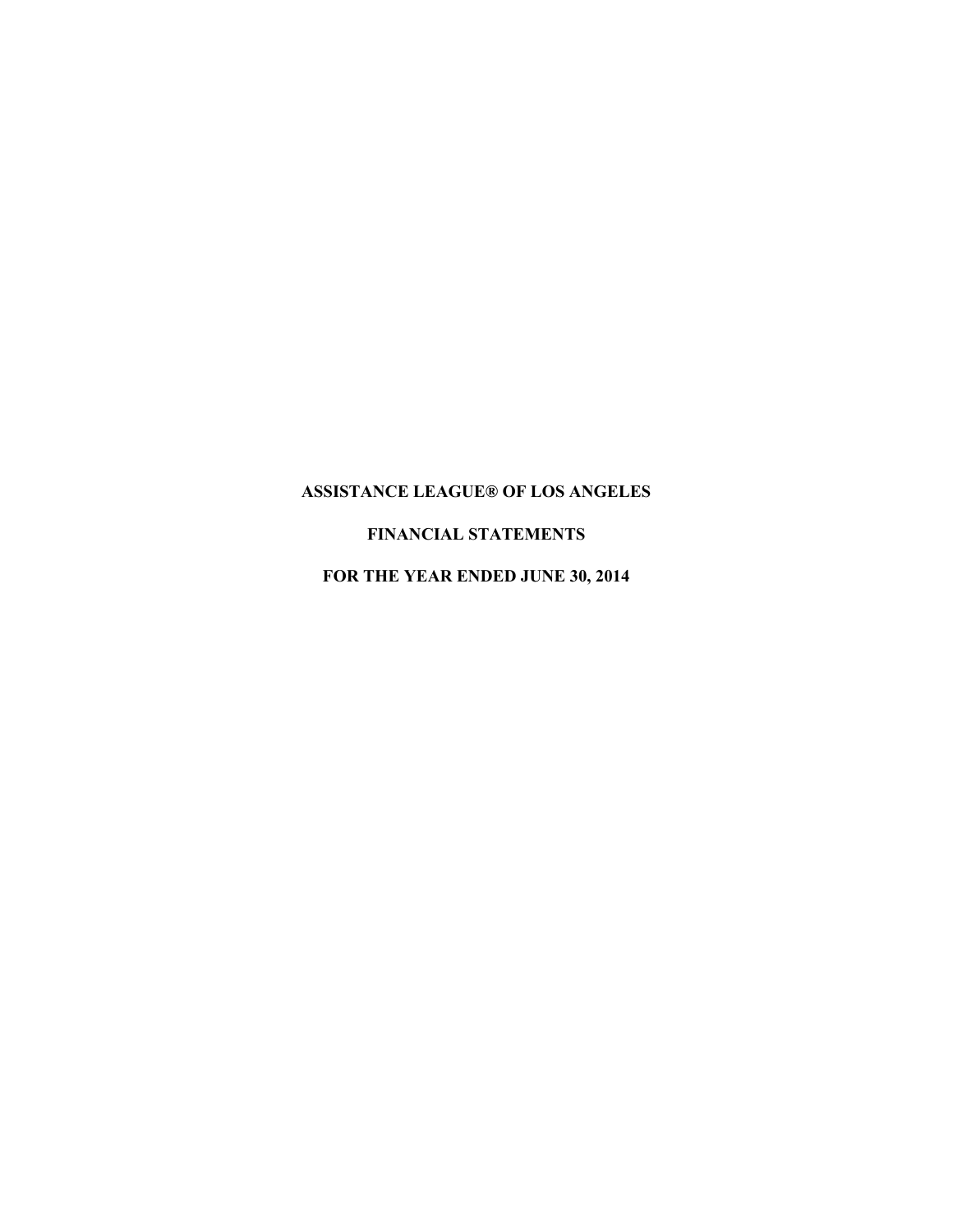# **TABLE OF CONTENTS**

|                                                                                                              | Page     |
|--------------------------------------------------------------------------------------------------------------|----------|
| <b>INDEPENDENT AUDITORS' REPORT</b>                                                                          | $1 - 2$  |
| <b>FINANCIAL STATEMENTS</b>                                                                                  |          |
| <b>Statement of Financial Position</b>                                                                       | 3        |
| <b>Statement of Activities</b>                                                                               |          |
| <b>Statement of Functional Expenses</b>                                                                      | 5        |
| <b>Statement of Cash Flows</b>                                                                               | 6        |
| NOTES TO FINANCIAL STATEMENTS                                                                                | $7 - 22$ |
| SUPPLEMENTAL SCHEDULES                                                                                       |          |
| Independent Auditors' Report on Supplemental Schedule of Continuing and<br>Discontinued Revenue and Expenses | 24       |
| Supplemental Schedule of Continuing and Discontinued Revenue and<br>Expenses                                 | 25       |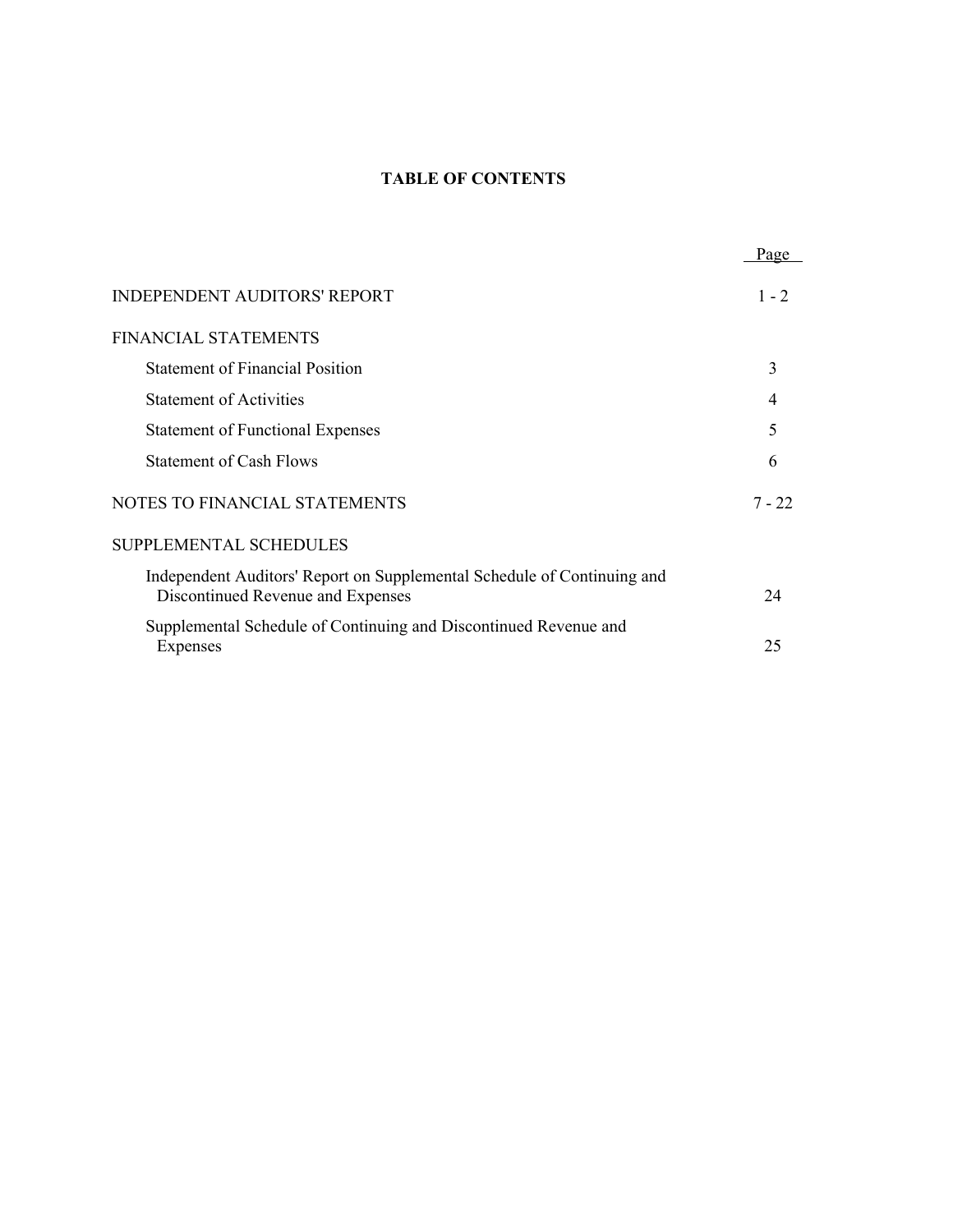

### INDEPENDENT AUDITORS' REPORT

To the Audit Committee **ASSISTANCE LEAGUE® OF LOS ANGELES** Los Angeles, California

We have audited the accompanying financial statements of Assistance League® of Los Angeles (the "League"), which comprise the statement of financial position as of June 30, 2014, and the related statements of activities, functional expenses, and cash flows for the year then ended, and the related notes to financial statements.

#### **Management's Responsibility for the Financial Statements**

Management is responsible for the preparation and fair presentation of these financial statements in accordance with accounting principles generally accepted in the United States of America ("U.S. GAAP"); this includes the design, implementation, and maintenance of internal control relevant to the preparation and fair presentation of financial statements that are free from material misstatement, whether due to fraud or error.

#### **Auditors' Responsibility**

Our responsibility is to express an opinion on these financial statements based on our audit. We conducted our audit in accordance with U.S. generally accepted auditing standards ("U.S. GAAS") and the standards applicable to financial audits contained in *Government Auditing Standards*, issued by the Comptroller General of the U.S. Those standards require that we plan and perform the audit to obtain reasonable assurance about whether the financial statements are free from material misstatement.

An audit involves performing procedures to obtain audit evidence about the amounts and disclosures in the financial statements. The procedures selected depend on the auditors' judgment, including the assessment of the risks of material misstatement of the financial statements, whether due to fraud or error. In making those risk assessments, the auditors consider internal control relevant to the League's preparation and fair presentation of the financial statements in order to design audit procedures that are appropriate in the circumstances, but not for the purpose of expressing an opinion on the effectiveness of the League's internal control. Accordingly, we express no such opinion. An audit also includes evaluating the appropriateness of accounting policies used and the reasonableness of significant accounting estimates made by management, as well as evaluating the overall presentation of the financial statements.

We believe that the audit evidence we have obtained is sufficient and appropriate to provide a basis for our audit opinion.

#### **Opinion**

In our opinion, the financial statements referred to above present fairly, in all material respects, the financial position of Assistance League® of Los Angeles as of June 30, 2014, and the changes in its net assets and its cash flows for the year then ended in accordance with U.S. GAAP.

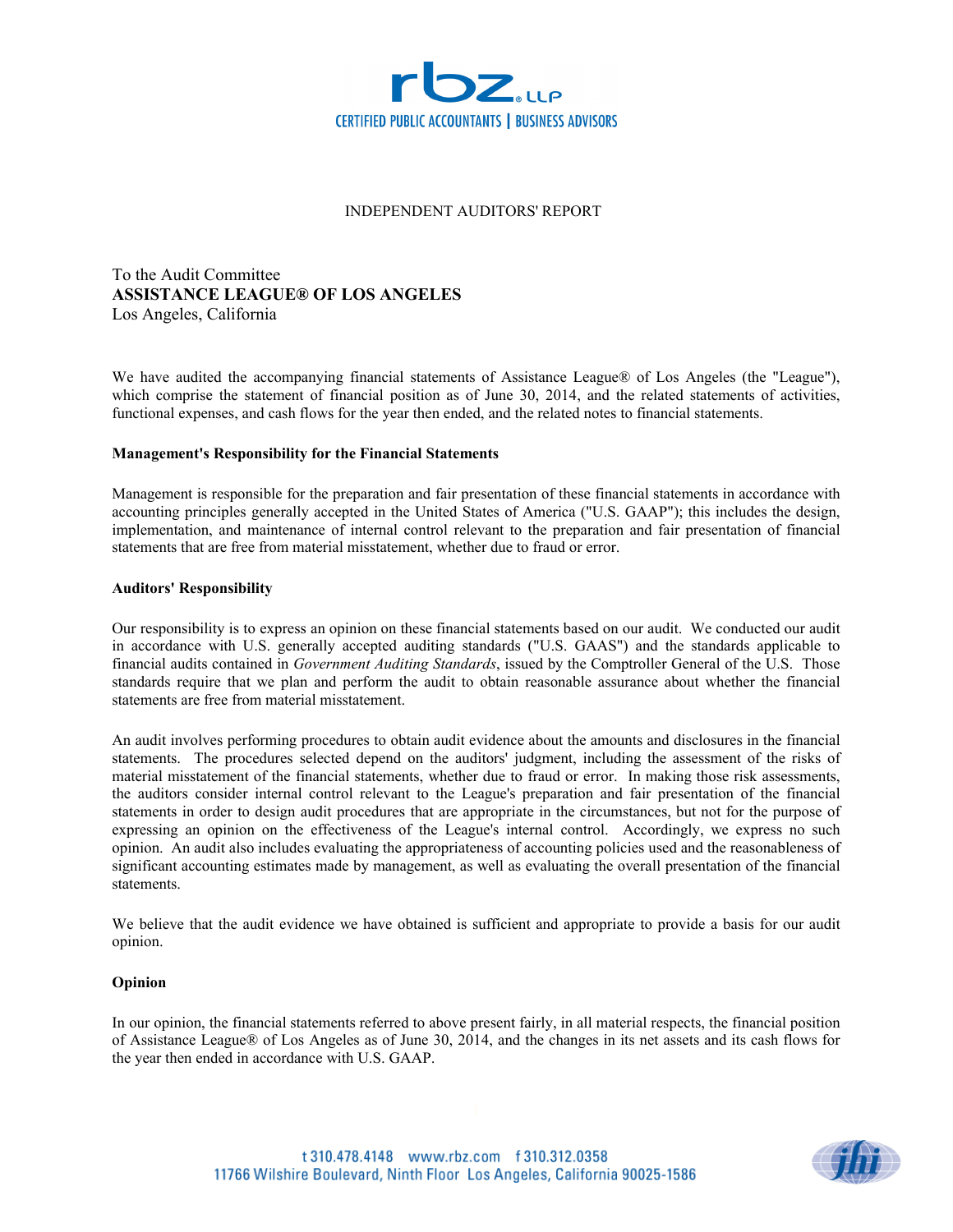

#### INDEPENDENT AUDITORS' REPORT (Continued)

#### **Other Reporting Required by Government Auditing Standards**

In accordance with Government Auditing Standards, we have also issued our report dated November 20, 2014, on our consideration of the League's internal control over financial reporting and on our tests of its compliance with certain provisions of laws, regulations, contracts, and grant agreements and other matters. The purpose of that report is to describe the scope of our testing of internal control over financial reporting and compliance and the results of that testing, and not to provide an opinion on internal control over financial reporting or on compliance. That report is an integral part of an audit performed in accordance with Government Auditing Standards in considering the League's internal control over financial reporting and compliance.

 $72,00$ 

November 20, 2014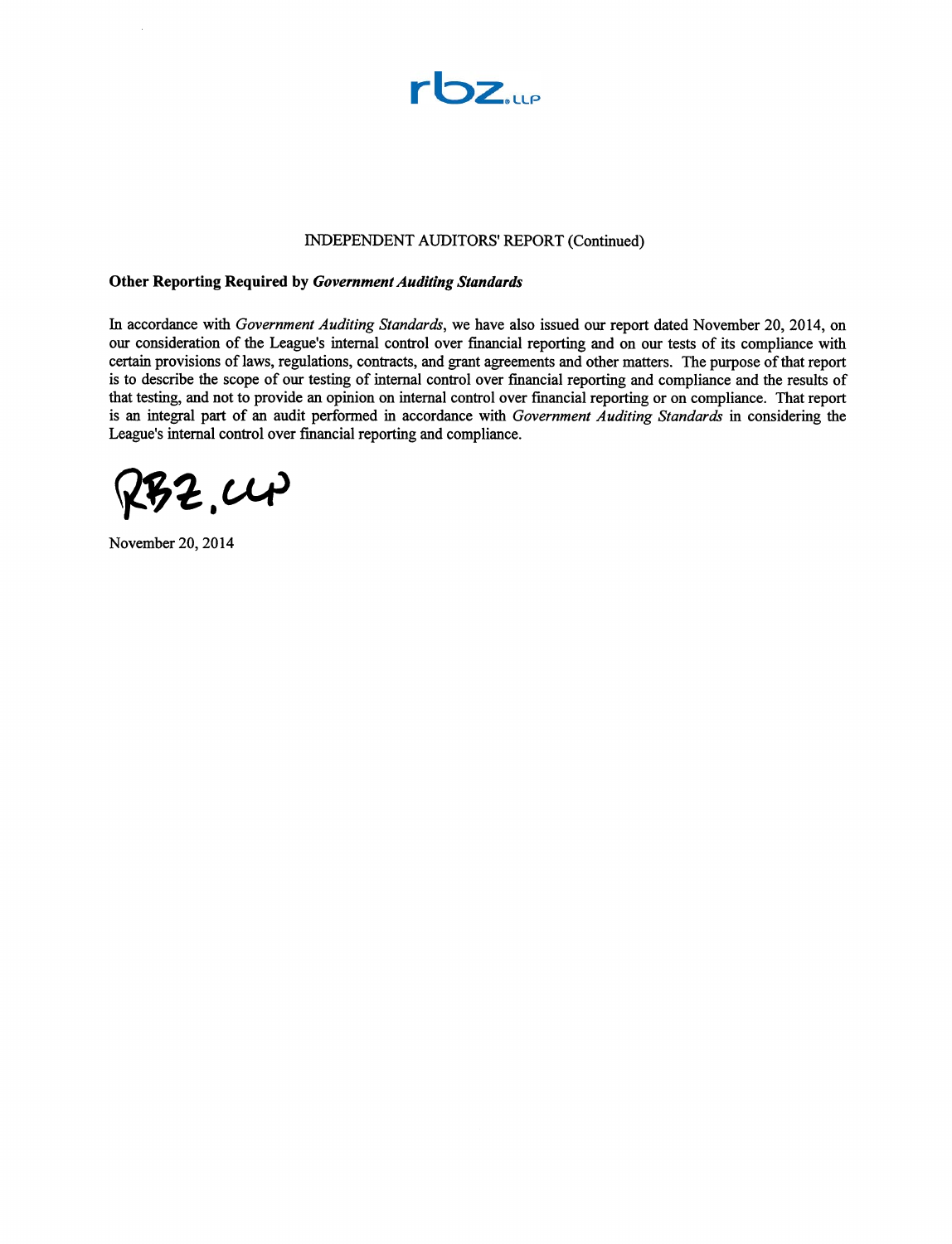# **STATEMENT OF FINANCIAL POSITION**

# **JUNE 30, 2014**

# ASSETS

| Cash and Cash Equivalents<br>Accounts Receivable, net<br><b>Operating Investments</b><br>Prepaid Expenses and Other Assets<br>Property and Equipment Held-for-Sale, net<br><b>Endowment Investments</b> | \$<br>2,106,050<br>688,092<br>2,502,420<br>345,716<br>5,347,745<br>7,262,603 |
|---------------------------------------------------------------------------------------------------------------------------------------------------------------------------------------------------------|------------------------------------------------------------------------------|
| Property and Equipment, net                                                                                                                                                                             | 1,367,724                                                                    |
| <b>Total Assets</b>                                                                                                                                                                                     | 19,620,350                                                                   |
| <b>LIABILITIES AND NET ASSETS</b>                                                                                                                                                                       |                                                                              |
| Liabilities                                                                                                                                                                                             |                                                                              |
| Accounts Payable and Accrued Liabilities<br>Accrued Salaries and Related Expenses                                                                                                                       | $\mathcal{S}$<br>882,028<br><u>86,615</u>                                    |
| <b>Total Liabilities</b>                                                                                                                                                                                | 968,643                                                                      |
| Commitments and Contingencies (Note 9)                                                                                                                                                                  |                                                                              |
| <b>Net Assets</b>                                                                                                                                                                                       |                                                                              |
| Unrestricted<br>Unrestricted - Undesignated                                                                                                                                                             | 3,126,817                                                                    |
| Unrestricted - Invested in Land, Building and Equipment                                                                                                                                                 | 6,715,469                                                                    |
| Board-Designated                                                                                                                                                                                        | 4,422,191                                                                    |
|                                                                                                                                                                                                         |                                                                              |
| Unrestricted                                                                                                                                                                                            | 14,264,477                                                                   |
| <b>Temporarily Restricted</b>                                                                                                                                                                           | 2,104,140                                                                    |
| <b>Permanently Restricted</b>                                                                                                                                                                           | 2,283,090                                                                    |
|                                                                                                                                                                                                         |                                                                              |
| <b>Total Net Assets</b>                                                                                                                                                                                 | 18,651,707                                                                   |
| <b>Total Liabilities and Net Assets</b>                                                                                                                                                                 | 19,620,350<br>S                                                              |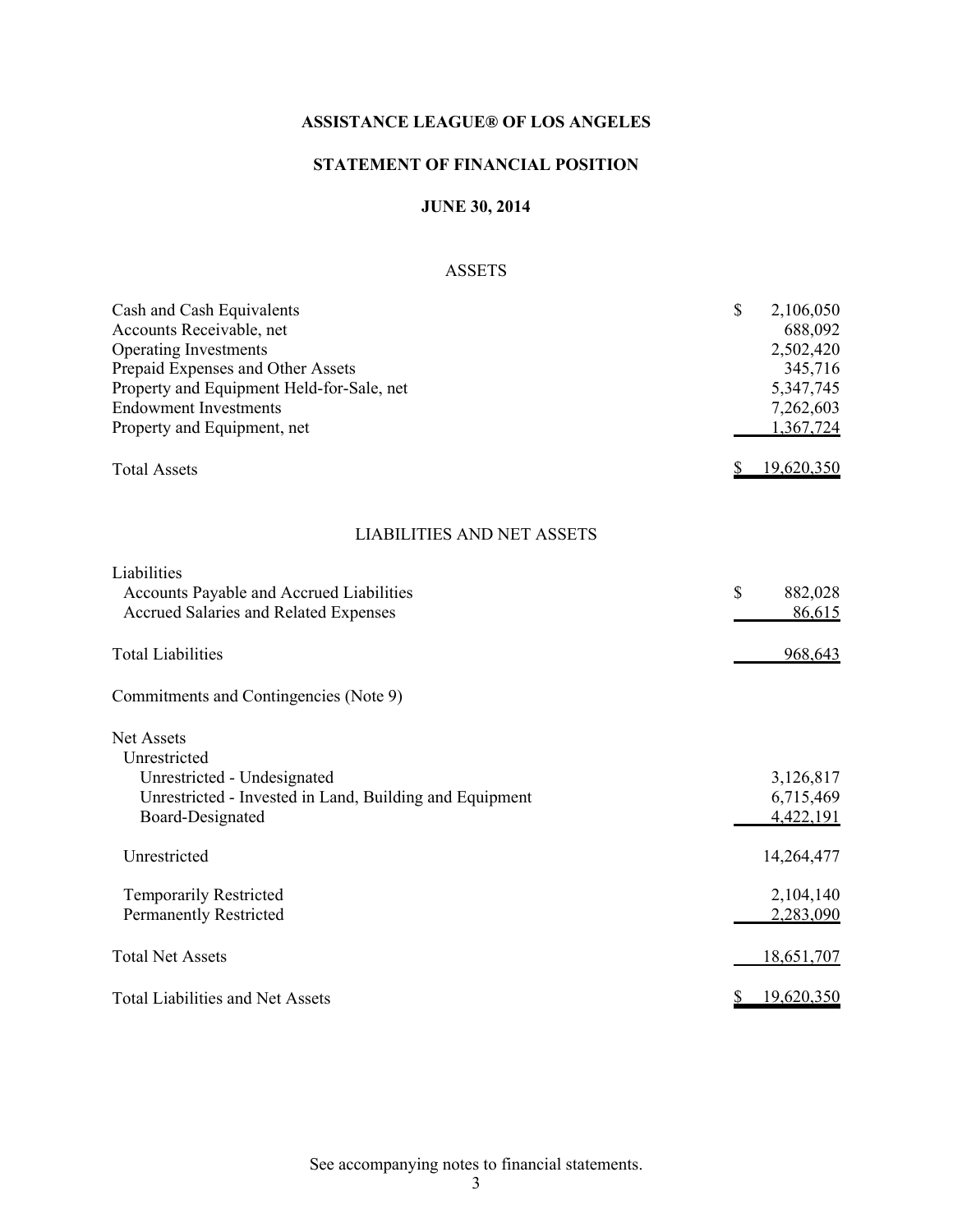# **STATEMENT OF ACTIVITIES**

# **FOR THE YEAR ENDED JUNE 30, 2014**

|                                                            |                    | Temporarily        | Permanently |                    |
|------------------------------------------------------------|--------------------|--------------------|-------------|--------------------|
|                                                            | Unrestricted       | Restricted         | Restricted  | Total              |
| <b>Public Support</b><br>Contributions                     | \$<br>536,394      | 773,446<br>\$      | \$          | \$<br>1,309,840    |
| Government grants                                          | 418,867            |                    |             | 418,867            |
| Contributed goods and rent                                 | 165,206            |                    |             | 165,206            |
| Fundraising                                                | 232,790            |                    |             | 232,790            |
|                                                            | 1,353,257          | 773,446            |             | 2,126,703          |
| Revenue                                                    |                    |                    |             |                    |
| Membership fees and obligations                            | 126,075            |                    |             | 126,075            |
| Program service fees                                       | 2,755,054          |                    |             | 2,755,054          |
| <b>Facilities rentals</b>                                  | 422,868            |                    |             | 422,868            |
| Other income                                               | 50,665             |                    |             | 50,665             |
|                                                            | 3,354,662          |                    |             | 3,354,662          |
| Net Assets Released from<br>Restrictions                   | 988,197            | (799, 630)         | (188, 567)  |                    |
| <b>Total Revenue and Support</b>                           | 5,696,116          | (26, 184)          | (188, 567)  | 5,481,365          |
|                                                            |                    |                    |             |                    |
| <b>Functional Expenses</b>                                 |                    |                    |             |                    |
| Program services                                           | 3,953,869          |                    |             | 3,953,869          |
| Management and general                                     | 983,929            |                    |             | 983,929            |
| Fundraising                                                | 382,513            |                    |             | 382,513            |
|                                                            | 5,320,311          |                    |             | 5,320,311          |
| Changes in Net Assets from<br><b>Continuing Operations</b> | 375,805            | (26, 184)          | (188, 567)  | 161,054            |
|                                                            |                    |                    |             |                    |
| <b>Investment Results and Other Gains</b>                  |                    |                    |             |                    |
| Investment interest and dividends                          | 139,043            | 74,878             |             | 213,921            |
| Realized gains on sales of<br>investments                  |                    |                    |             |                    |
| Unrealized gains on investments                            | 213,413<br>465,526 | 114,914<br>170,153 |             | 328,327<br>635,679 |
|                                                            |                    |                    |             |                    |
|                                                            | 817,982            | 359,945            |             | 1,177,927          |
| Changes in Net Assets Before<br>Discontinued Program       | 1,193,787          | 333,761            | (188, 567)  | 1,338,981          |
| Discontinued Program (Note 11)                             |                    |                    |             |                    |
| Government grants revenue                                  | 1,413,040          |                    |             | 1,413,040          |
| Program expenses                                           | (1,413,026)        |                    |             | (1,413,026)        |
|                                                            |                    |                    |             |                    |
| Changes in Net Assets from                                 |                    |                    |             |                    |
| <b>Discontinued Programs</b>                               | 14                 |                    |             | 14                 |
| Changes in Net Assets                                      | 1,193,801          | 333,761            | (188, 567)  | 1,338,995          |
| Net Assets, beginning of year                              | 13,070,676         | 1,770,379          | 2,471,657   | 17,312,712         |
| Net Assets, end of year                                    | 14,264,477         | 2,104,140          | 2,283,090   | 18,651,707         |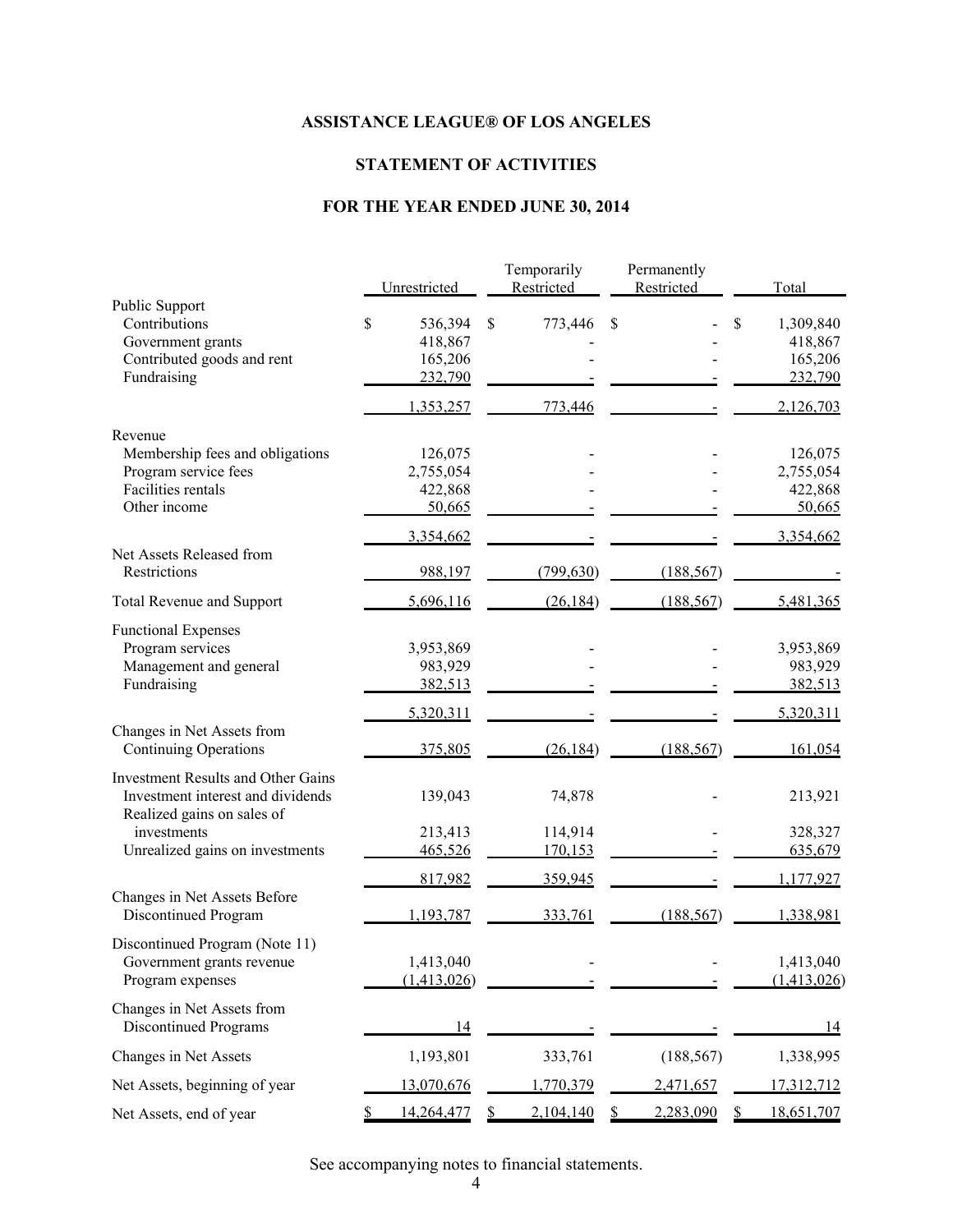# **STATEMENT OF FUNCTIONAL EXPENSES**

# **FOR THE YEAR ENDED JUNE 30, 2014**

|                                                                                | <b>Program Services</b>               | Management<br>and General         | Fundraising                    | Total                                 |
|--------------------------------------------------------------------------------|---------------------------------------|-----------------------------------|--------------------------------|---------------------------------------|
| Personnel Expenses<br>Salaries and wages<br>Employee benefits<br>Payroll taxes | \$<br>1,459,759<br>258,353<br>132,584 | \$<br>116,062<br>20,541<br>10,542 | \$<br>55,156<br>9,762<br>5,010 | \$<br>1,630,977<br>288,656<br>148,136 |
|                                                                                | 1,850,696                             | 147,145                           | 69,928                         | 2,067,769                             |
| Other Expenses                                                                 |                                       |                                   |                                |                                       |
| Accretion of asset retirement                                                  |                                       |                                   |                                |                                       |
| obligation                                                                     |                                       | 11,786                            |                                | 11,786                                |
| Advertising and recruiting                                                     | 17,633                                | 221                               | 1,329                          | 19,183                                |
| Assistance to individuals                                                      | 353,957                               |                                   |                                | 353,957                               |
| Bad debt expense                                                               |                                       | 11,231                            |                                | 11,231                                |
| Depreciation and amortization                                                  | 243,720                               | 19,378                            | 9,209                          | 272,307                               |
| Dues, fees and conferences                                                     | 20,773                                | 2,060                             | 3,940                          | 26,773                                |
| Equipment                                                                      | 1,086                                 |                                   |                                | 1,086                                 |
| Insurance                                                                      | 176,472                               | 11,530                            | 5,479                          | 193,481                               |
| Mileage reimbursement,                                                         |                                       |                                   |                                |                                       |
| transportation and travel                                                      | 42,058                                | 84                                | 215                            | 42,357                                |
| Miscellaneous                                                                  | 18,659                                | 1,505                             | 4,482                          | 24,646                                |
| Occupancy                                                                      | 426,315                               | 18,852                            | 8,797                          | 453,964                               |
| Office and technology supplies                                                 | 145,785                               | 5,806                             | 7,529                          | 159,120                               |
| Printing, copying, postage and                                                 |                                       |                                   |                                |                                       |
| publishing                                                                     | 60,006                                | 3,769                             | 10,502                         | 74,277                                |
| Professional fees and service                                                  |                                       |                                   |                                |                                       |
| contracts                                                                      | 405,140                               | 618,718                           | 133,525                        | 1,157,383                             |
| Program costs                                                                  | 30,408                                |                                   |                                | 30,408                                |
| Program supplies - nutrition-                                                  |                                       |                                   |                                |                                       |
| related costs                                                                  | 44,638                                |                                   |                                | 44,638                                |
| Special events                                                                 |                                       |                                   | 125,062                        | 125,062                               |
| Bank charges, taxes and                                                        |                                       |                                   |                                |                                       |
| licenses                                                                       |                                       | 127,418                           |                                | 127,418                               |
| Telephone expense                                                              | 104,610                               | 4,418                             | 2,502                          | 111,530                               |
| Vehicle expense                                                                | 11,913                                | 8                                 | 14                             | 11,935                                |
|                                                                                | 2,103,173                             | 836,784                           | 312,585                        | 3,252,542                             |
| <b>Total Functional Expenses</b>                                               | 3,953,869                             | 983,929                           | 382,513<br>\$                  | 5,320,311<br>\$                       |
|                                                                                | $75\%$                                | $18\%$                            | $2\%$                          | 100 %                                 |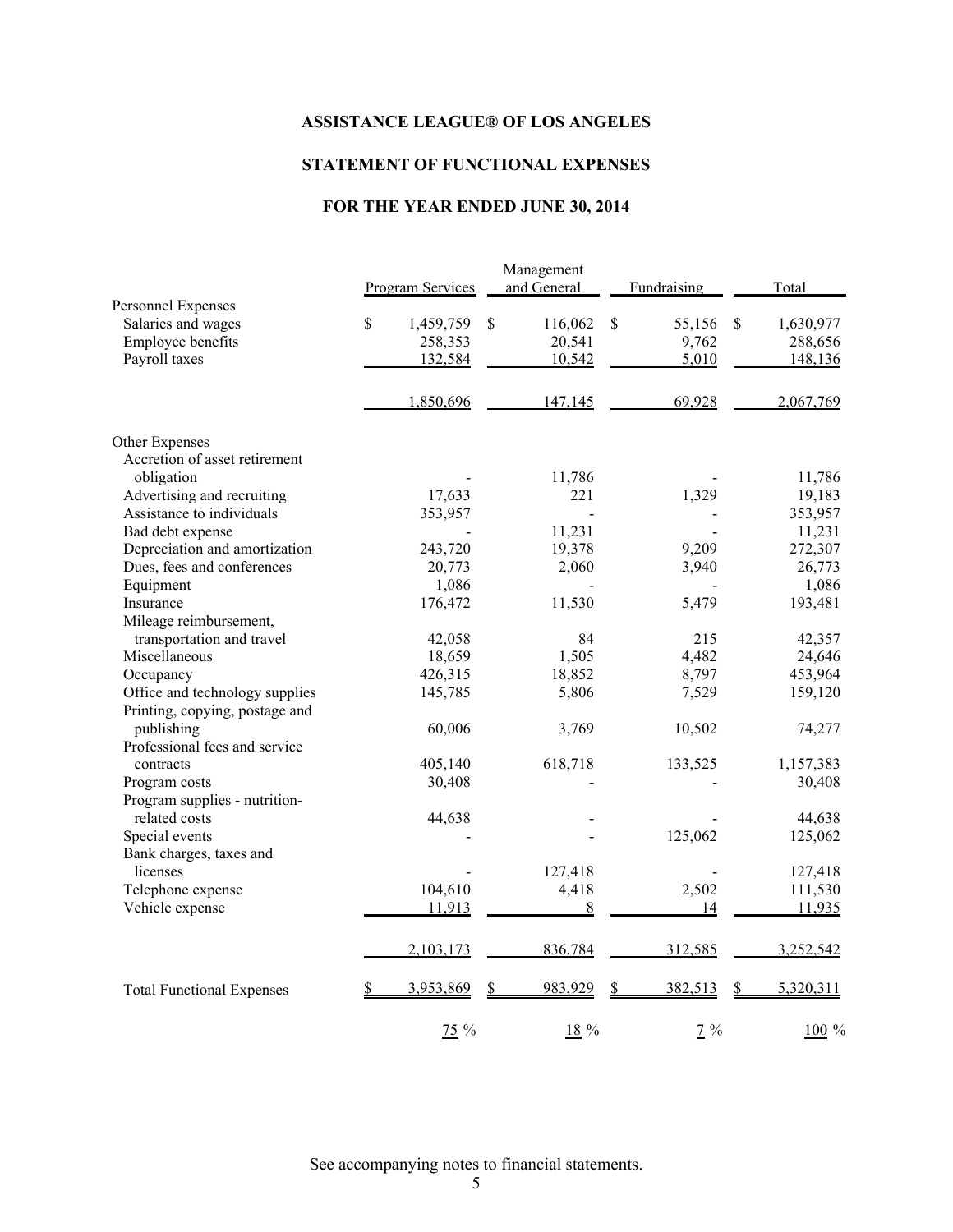# **STATEMENT OF CASH FLOWS**

# **FOR THE YEAR ENDED JUNE 30, 2014**

| Cash Flows from Operating Activities                                                         |                 |
|----------------------------------------------------------------------------------------------|-----------------|
| Changes in net assets<br>Adjustments to reconcile changes in net assets to net cash provided | \$<br>1,338,995 |
| by operating activities                                                                      |                 |
| Depreciation and amortization                                                                | 272,307         |
| Accretion of asset retirement obligation                                                     | 11,786          |
| Decrease in allowance for doubtful accounts                                                  | (18,687)        |
| Realized and unrealized gains on investments                                                 | (964,006)       |
| Release from permanently restricted endowment (Note 6)                                       | 188,567         |
| (Increase) decrease in operating assets                                                      |                 |
| Accounts receivable                                                                          | (199, 667)      |
| Prepaid expenses and other assets                                                            | 3,743           |
| Increase (decrease) in operating liabilities                                                 |                 |
| Accounts payable and accrued liabilities                                                     | (147, 279)      |
| Accrued salaries and related expenses                                                        | (145, 239)      |
| Net Cash Provided by Operating Activities                                                    | 340,520         |
| Cash Flows from Investing Activities                                                         |                 |
| Purchases of property and equipment                                                          | (616,308)       |
| Proceeds from sales of investments, net of fees                                              | 6,471,185       |
| Purchases of investments and reinvestment of earnings                                        | (8,214,701)     |
| Net Cash Used in Investing Activities                                                        | (2,359,824)     |
| Cash Flows from Financing Activities                                                         |                 |
| Release from permanently restricted endowment (Note 6)                                       | (188, 567)      |
| Net Cash Used in Financing Activities                                                        | (188, 567)      |
| Net Decrease in Cash and Cash Equivalents                                                    | (2,207,871)     |
| Cash and Cash Equivalents, beginning of year                                                 | 4,313,921       |
|                                                                                              |                 |
| Cash and Cash Equivalents, end of year                                                       | 2,106,050       |
| SUPPLEMENTAL SCHEDULE OF NONCASH INVESTING ACTIVITIES                                        |                 |

| Reclassification from Property and Equipment to Property and |           |
|--------------------------------------------------------------|-----------|
| Equipment Held-for-Sale                                      | 4,875,816 |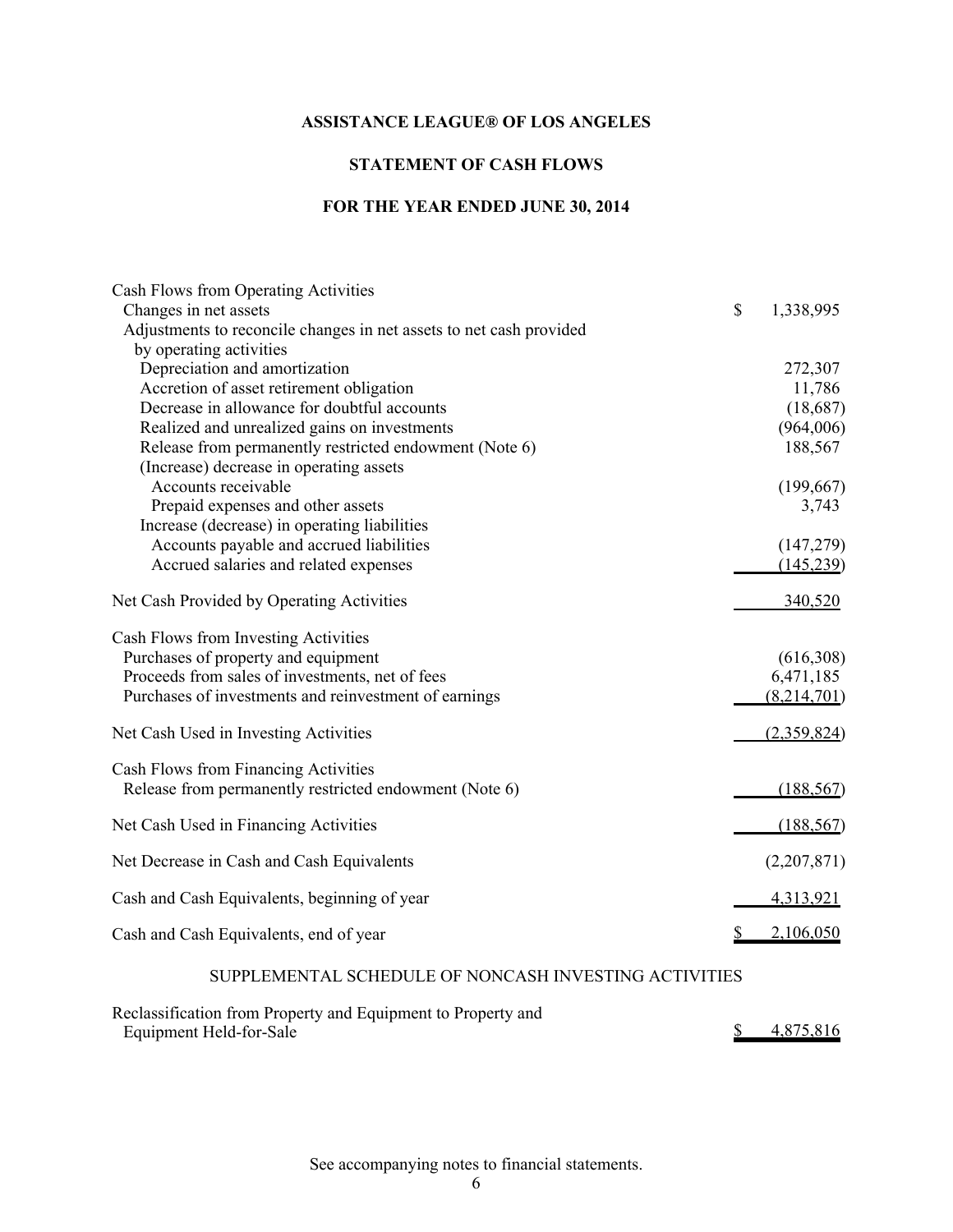# **NOTES TO FINANCIAL STATEMENTS**

# **FOR THE YEAR ENDED JUNE 30, 2014**

### NOTE 1 - ORGANIZATION AND OPERATIONS

The mission of Assistance League® of Los Angeles (the "League") since 1919 has been to improve the quality of the lives of at-risk children and families by providing vital social services in the Los Angeles community.

The League has eight fundraising auxiliaries that support its programs and provide leadership and volunteer opportunities for its membership. All program and auxiliary activities are reported within these financial statements.

A summary of the numbers of children and families served and the volunteer hours to support those efforts are provided below:

|                                   | Number Served<br>(Unaudited) |
|-----------------------------------|------------------------------|
| Theatre for Children              | 12,500                       |
| <b>Operation School Bell</b>      | 4,456                        |
| Foster Children's Resource Center | 1,703                        |
| <b>Family Service Agency</b>      | 939                          |
| Hollywood Children's Club         | 138                          |
| Pre-School Learning Center        | 48                           |
| Total                             | 19,784                       |
|                                   | Volunteer                    |
|                                   | Hours                        |
|                                   | (Unaudited)                  |
| Theatre for Children              | 13,458                       |
| <b>Operation School Bell</b>      | 9,682                        |
| Foster Children's Resource Center | 4,257                        |
| Mannequins                        | 4,161                        |
| Family Service Agency             | 2,916                        |
| College Alumnae                   | 2,032                        |
| Assisteens                        | 1,889                        |
| <b>Bookworms</b>                  | 1,571                        |
| Pre-School Learning Center        | 220                          |
| Total                             | 40,186                       |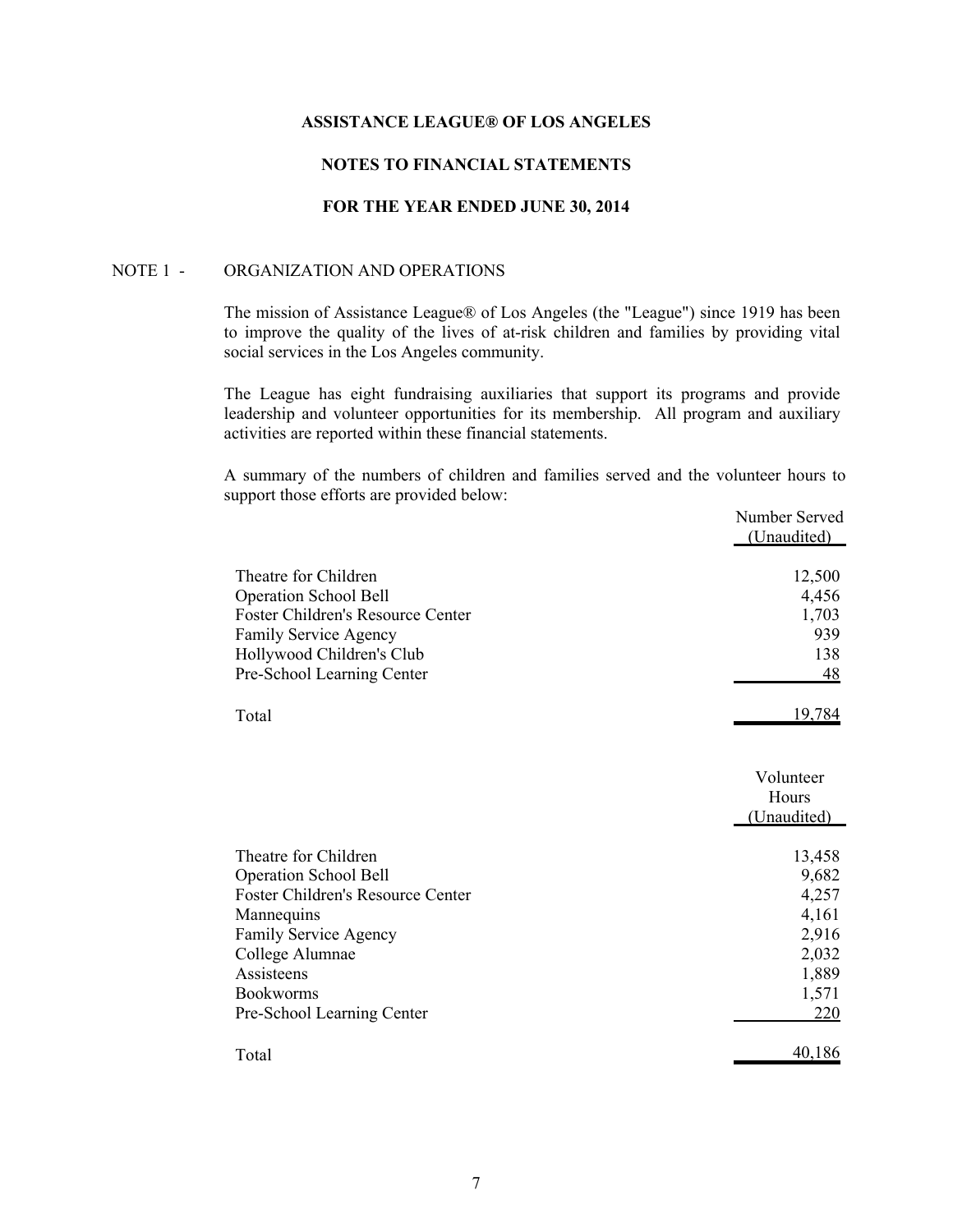# **NOTES TO FINANCIAL STATEMENTS**

# **FOR THE YEAR ENDED JUNE 30, 2014**

### NOTE 1 - ORGANIZATION AND OPERATIONS (Continued)

#### Operation School Bell

Operation School Bell provides underserved and at-risk school children with new clothing and supplies. Children from disadvantaged circumstances have improved school attendance and increased academic success when they do not 'wear their poverty.' Children are given uniforms, jackets, shoes, grooming kits, backpacks and school supplies at the League's Hollywood location and via the mobile facility Operation School Bell on Wheels.

#### Theatre for Children

Theatre for Children is the oldest children's theatre in Los Angeles, bringing the joy of live theatre to thousands of children every year. The productions are offered free of charge to children from at-risk neighborhoods along with free bus transportation. Tickets are available at reduced rates to school groups and for a nominal fee to the public on weekends. The League strives to offer children in Los Angeles the magic of theatre.

### Foster Children's Resource Center

Foster Children's Resource Center assists children who upon entering foster care or in a crisis situation are sometimes moved suddenly with few personal possessions beyond the clothes that they are wearing. Children are referred to the League through the Department of Children and Family Services. The League provides them with school uniforms, play clothes, jackets, backpacks, school supplies and grooming kits to bolster their self-esteem during a difficult and vulnerable time in their lives.

### Pre-School Learning Center

Pre-School Learning Center develops academic skills in children and encourages their social, emotional, cognitive, creative and physical development. Studies show that children who attend pre-school outperform their peers academically and are more likely to go to college. The League's nationally accredited Pre-School provides the first school experience free of charge to children ages three to five from low income families.

### Hollywood Children's Club

Hollywood Children's Club serves children and families in crisis in the Hollywood area. Families are referred to the League through the Department of Children and Family Services, LAUSD's homeless task force, social workers and other agencies. Recipient families receive clothing, diapers, school supplies and hygiene kits to support the children's attendance in school and ease financial pressures at home.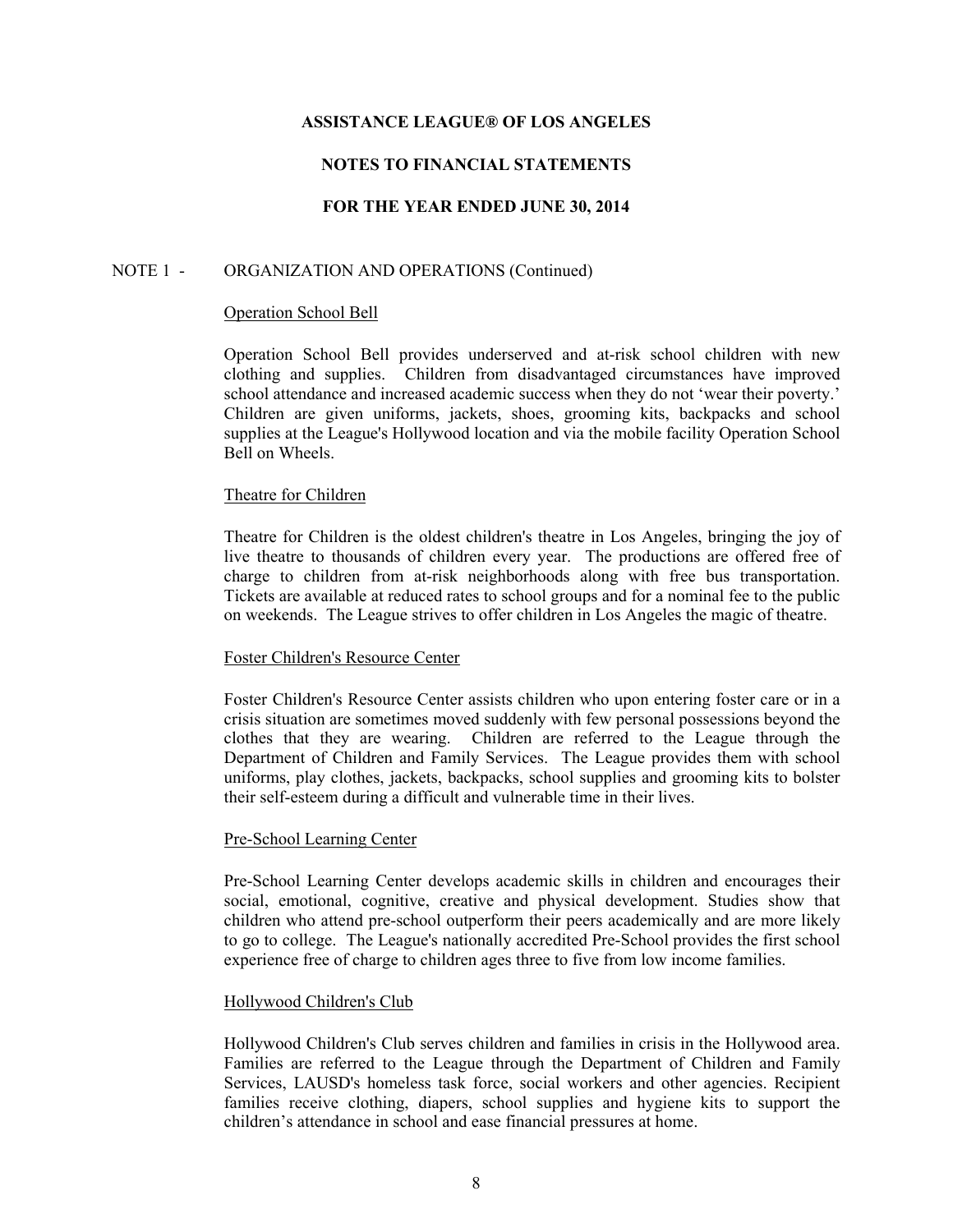# **NOTES TO FINANCIAL STATEMENTS**

# **FOR THE YEAR ENDED JUNE 30, 2014**

### NOTE 1 - ORGANIZATION AND OPERATIONS (Continued)

#### Court Referred Volunteer Center

The League's Court Referred Volunteer Center ("CRVC") operates as a social enterprise providing funding to support its programs. CRVC is located in seven courthouses throughout Los Angeles County where it refers customers sent from the courts to nonprofit agencies throughout Los Angeles County to fulfill their volunteer requirements to the courts.

Volunteer Los Angeles, which previously oversaw the CRVC program and included the disaster preparedness program in partnership with the city, our corporate volunteer opportunities, and volunteer opportunities for the public at large, has been transferred to LA Works, the remaining volunteer center serving Los Angeles County.

### Discontinued Program

Family Service Agency provided support through therapy and crisis intervention to families in crisis. The Family Service Agency program was discontinued by the end of June 2014 due to a substantial decrease in the grant funding that previously supported the program (see Note 11).

### NOTE 2 - SUMMARY OF SIGNIFICANT ACCOUNTING POLICIES

### Income Tax Status

The League is a nonprofit public benefit corporation organized under the laws of California, and, as such, is exempt from federal and California income taxes under IRC Section 501(c)(3) and corresponding California Revenue and Taxation Code sections.

The League's federal tax informational returns for tax years ended June 30, 2011, and subsequent remain open to examination by the Internal Revenue Service. The returns for California, the League's only state tax jurisdiction, remain open to examination by the California Franchise Tax Board for tax years ended June 30, 2010, and subsequent.

### Net Assets

The League reports information regarding its financial position and activities according to three classes of net assets: unrestricted, temporarily restricted, and permanently restricted (see Note 7).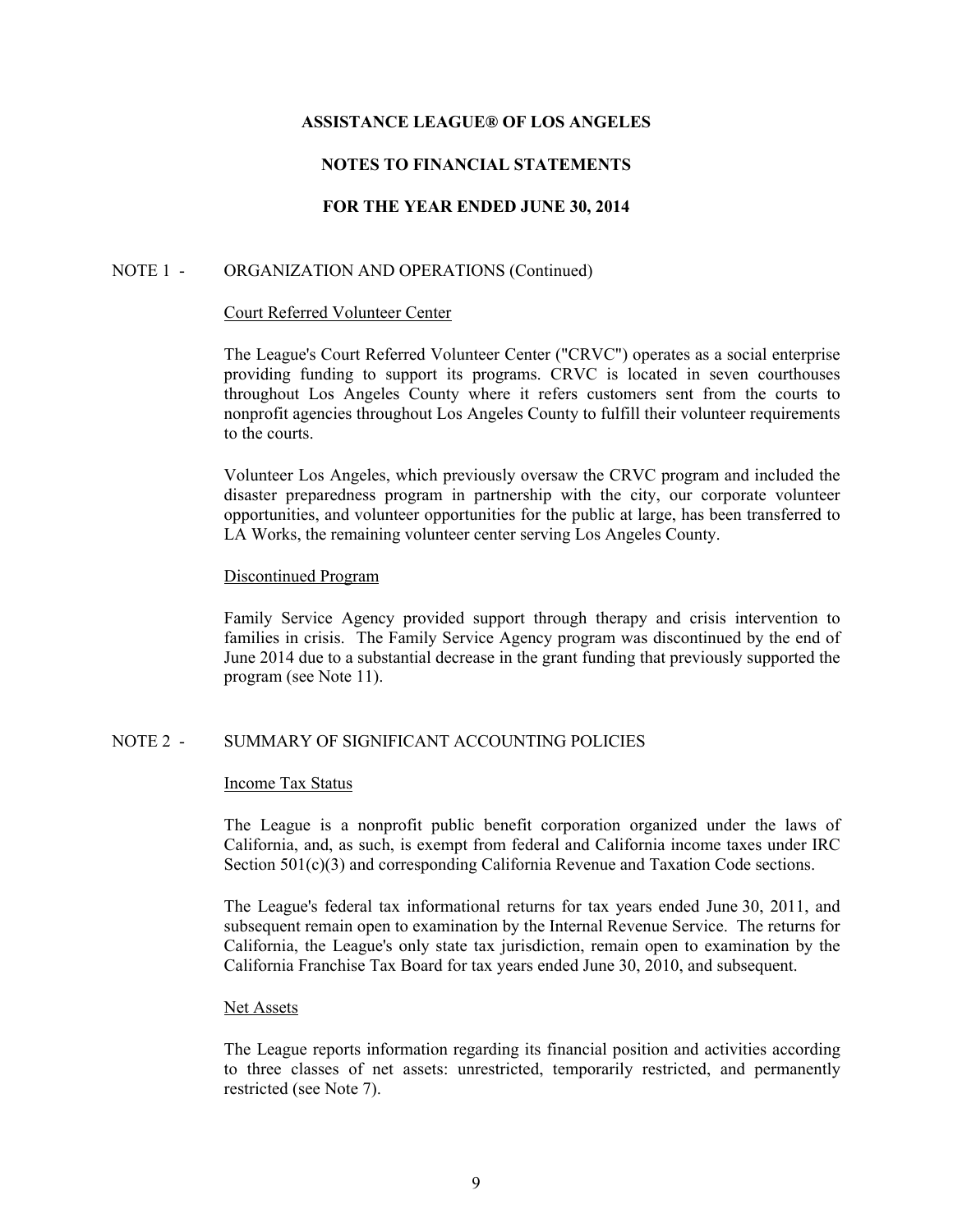# **NOTES TO FINANCIAL STATEMENTS**

# **FOR THE YEAR ENDED JUNE 30, 2014**

# NOTE 2 - SUMMARY OF SIGNIFICANT ACCOUNTING POLICIES (Continued)

## Unrestricted Net Assets

*Unrestricted Undesignated Net Assets* are currently available for use by the League or were received with donor restrictions that were satisfied in the same period.

*Unrestricted Invested in Land, Building and Equipment Net Assets* includes unrestricted net assets the League currently has invested in property and equipment, net of any debt.

*Unrestricted Board-Designated Net Assets* includes unrestricted net assets designated by the Board of Directors (the "Board") for specific purposes or programs.

## Temporarily Restricted Net Assets

*Temporarily Restricted Net Assets* are restricted by donors for specific purposes, restricted for use in specific future periods, or subject to both a purpose and a time restriction. Restricted contributions received are classified as unrestricted if the restrictions are met within the same reporting period.

### Permanently Restricted Net Assets

*Permanently Restricted Net Assets* are restricted by donors in perpetuity as endowments. Earnings from permanently restricted net assets are classified as temporarily restricted until they have been appropriated for expenditure.

# Use of Estimates

Management uses estimates and assumptions in preparing financial statements. These estimates and assumptions affect the reported amounts of assets, liabilities, and disclosures of contingent assets and liabilities at the date of the financial statements and the reported amounts of revenue and expenses reported during the period. Actual results could differ from these estimates.

### Endowments

Net assets associated with endowment funds, including funds designated by the Board to function as endowments, are classified and reported based on the existence or absence of donor-imposed restrictions (see Note 6).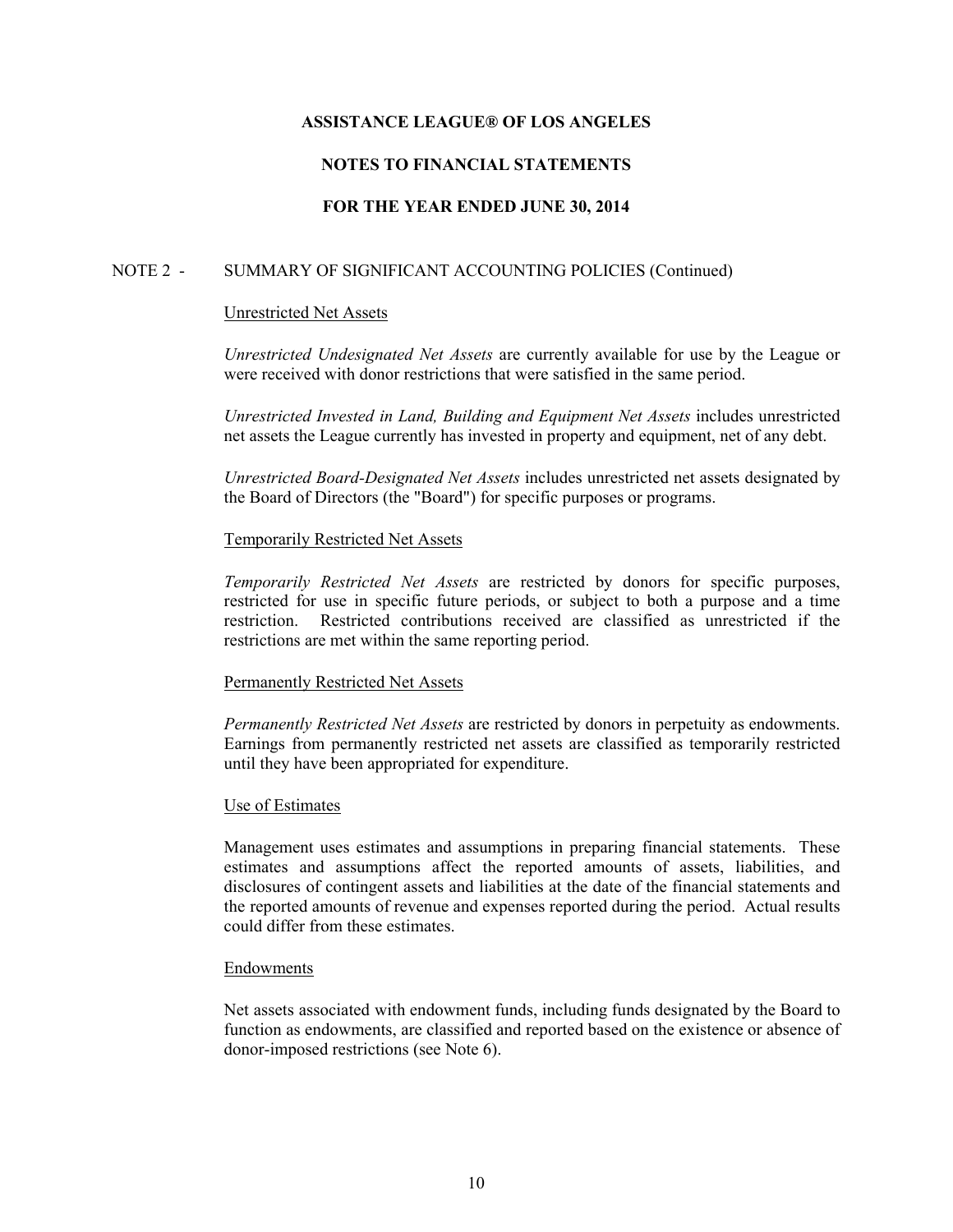# **NOTES TO FINANCIAL STATEMENTS**

## **FOR THE YEAR ENDED JUNE 30, 2014**

### NOTE 2 - SUMMARY OF SIGNIFICANT ACCOUNTING POLICIES (Continued)

#### Cash and Cash Equivalents

Cash equivalents consist of highly-liquid investments with original maturities of three months or less, except for certain money market account balances included in investments (see Note 3).

#### Accounts Receivable

Accounts receivable are comprised of grants and contracts receivable from federal, state and local governments and current receivables from private funders and contributors. Management analyzes the collectability of these receivables and establishes an allowance for doubtful accounts when the receivable is deemed uncollectible. As of June 30, 2014, management has recorded an allowance for doubtful accounts totaling \$11,231 based on projections of future collectability.

#### Operating and Endowment Investments

Endowment investments are stated at fair value based on a hierarchy discussed in Note 3. Purchases and sales of securities are recorded on trade dates. Interest and dividend income and realized and unrealized gains and losses on investments are reported as increases or decreases to unrestricted net assets, unless the use is restricted by donor stipulations or law.

### Property and Equipment

Property and equipment used in the operations of the League are stated at cost or, if contributed, at the fair value at the date of contribution. Depreciation and amortization on both purchased and donated items are recorded using the straight-line method over the shorter of the estimated useful life of the related asset or the term of the lease for leasehold improvements as follows:

| Land improvements          | $15 - 20$ years |
|----------------------------|-----------------|
| Buildings and improvements | 40 years        |
| Furniture and fixtures     | $5 - 7$ years   |
| Office and other equipment | 5 years         |
| Vehicles                   | 5 years         |
| Computer equipment         | 3 years         |

Normal repairs and maintenance are expensed as incurred, whereas significant charges that materially increase values or extend useful lives are capitalized and depreciated over the estimated useful lives of the related assets.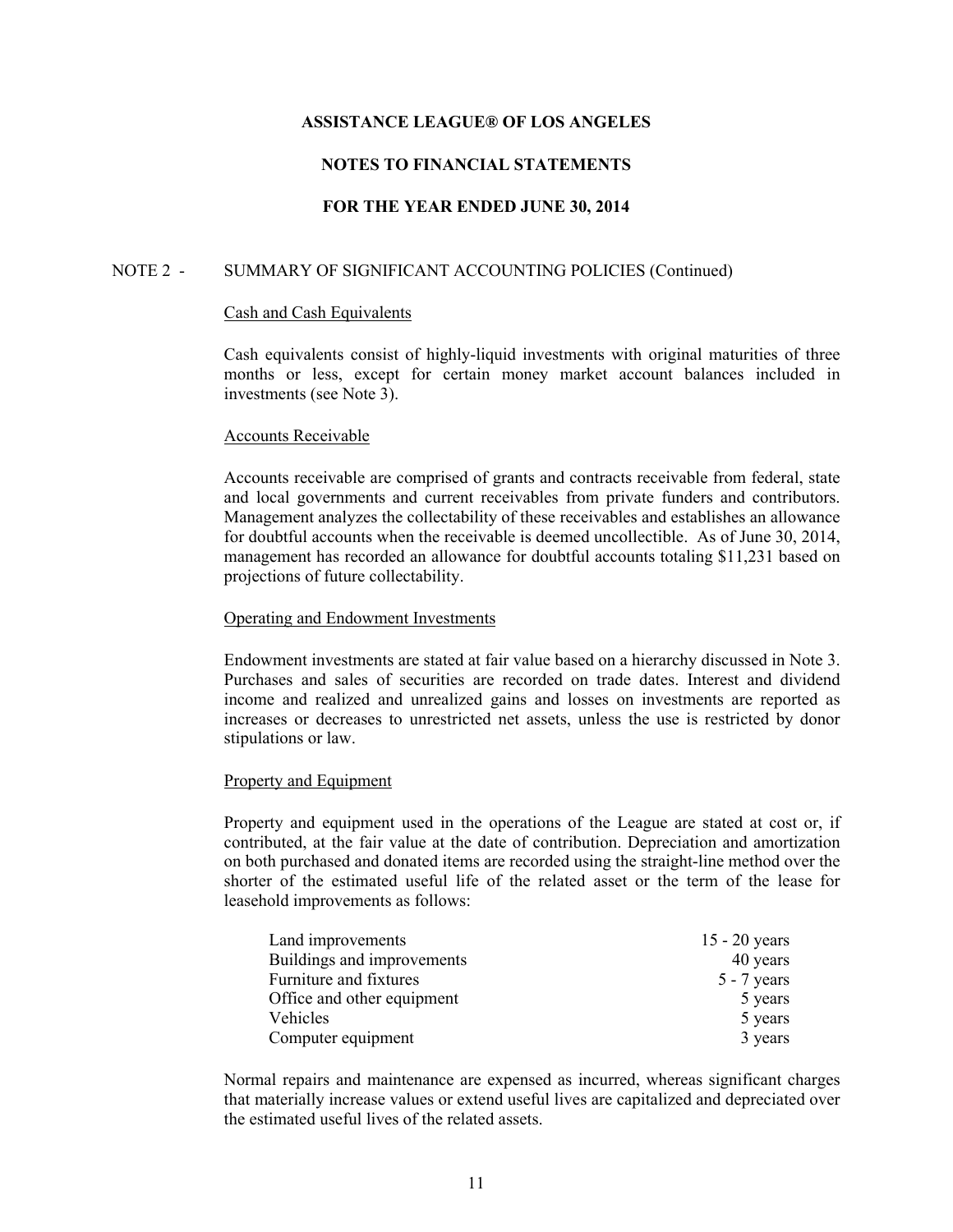# **NOTES TO FINANCIAL STATEMENTS**

## **FOR THE YEAR ENDED JUNE 30, 2014**

# NOTE 2 - SUMMARY OF SIGNIFICANT ACCOUNTING POLICIES (Continued)

#### Impairment of Long-lived Assets

Management reviews each asset or asset group for impairment whenever events or circumstances indicate that the carrying value of an asset or asset group may not be recoverable, but at least annually. No impairment provision was recorded by the League during the year.

### Revenue Recognition

Contributions, including unconditional promises to give, are recognized when made. All contributions are available for unrestricted use unless restricted by the donor. Temporarily restricted contributions that are expended in the current year are reported as unrestricted. At its discretion, the Board may designate unrestricted contributions for specific purposes (see Note 7).

### Contributed Goods, Rent, and Services

The League receives contributions of goods, rent, and services. Contributed goods include supplies, meals, and equipment that are used in programs that serve children and families and are recorded at fair value when received. The League receives free use of a building for its Children's Services. A substantial number of volunteers have donated significant amounts of time to the League's program and fundraising activities. The value of these donated services is not reflected in the financial statements as they do not meet the U.S. GAAP recognition criteria (see Note 8).

### Functional Expenses

The League allocates its expenses on a functional basis among its various programs and support services. Expenses that can be identified with a specific program or support service are allocated directly according to their natural expenditure classification. Other expenses that are common to several functions are allocated based on estimated level of effort or estimated physical space attributed to programs, support, and fundraising.

For programs reimbursed by the federal government, the League charges overhead costs totaling 16.6% under a cost allocation plan approved by the U.S. Department of Health and Human Services.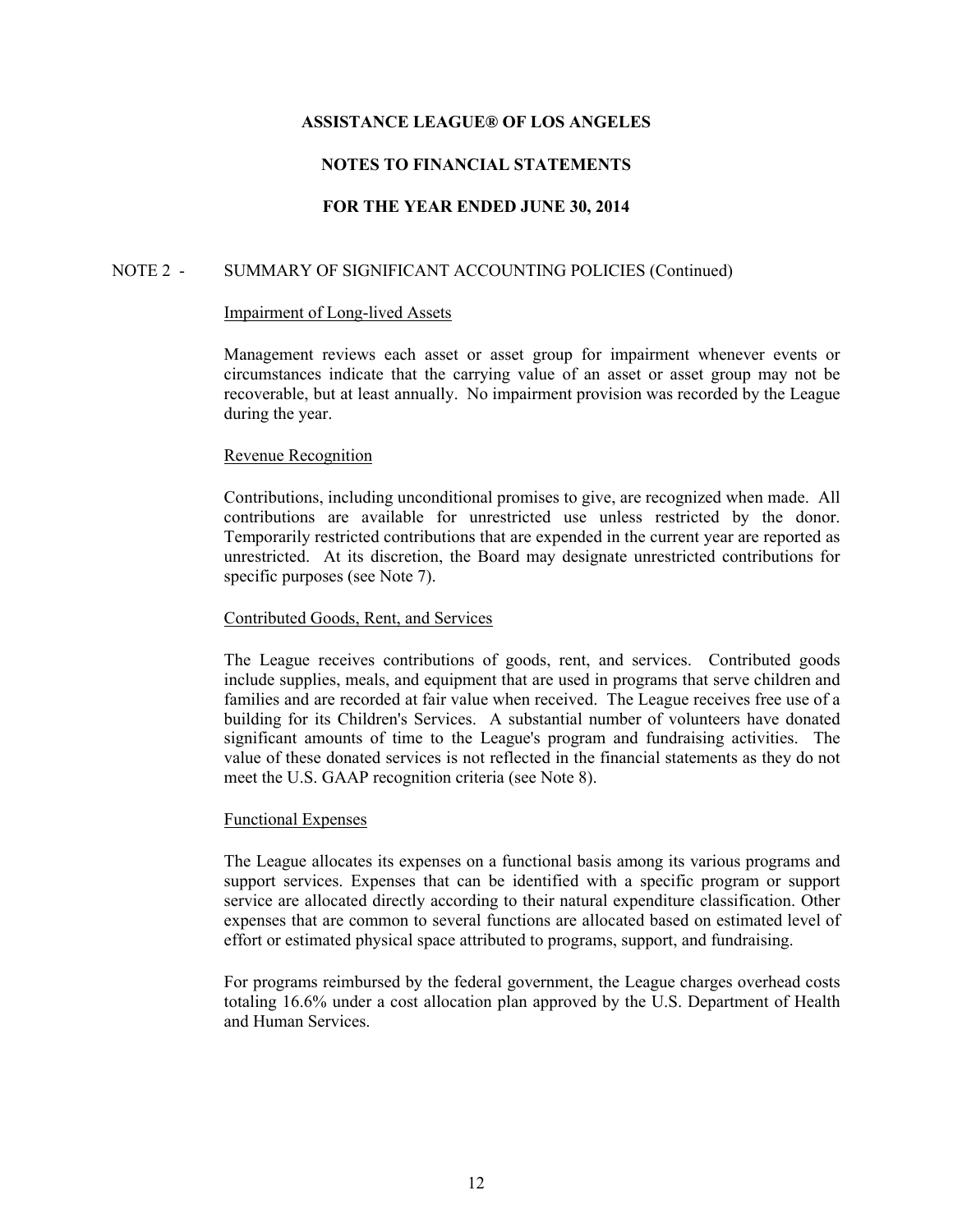# **NOTES TO FINANCIAL STATEMENTS**

## **FOR THE YEAR ENDED JUNE 30, 2014**

## NOTE 2 - SUMMARY OF SIGNIFICANT ACCOUNTING POLICIES (Continued)

#### **Occupancy**

Occupancy includes expenses for security, utilities, trash and regular servicing for elevators, alarms, landscaping and other directly-paid costs for maintaining the buildings and property of the League. Additionally, rents and related costs to maintain facilities that are not owned by the League are included within occupancy expenses.

### Concentrations of Risk

Some of the League's cash balances exceed FDIC-insured limits. Investment balances are insured by the Securities Investor Protection Corporation ("SIPC"). Generally, the League's investment balances exceed SIPC-insured limits. The League has not experienced and does not anticipate any losses related to the cash and investments held in these accounts.

The League received funds from one government source which comprised 20% of total revenue during the year and 35% of accounts receivable at June 30, 2014. This program was discontinued in June 2014 (see Note 1).

#### **Reclassifications**

Certain June 30, 2013, balances have been reclassified in order to conform to the June 30, 2014, presentation, with no resulting effect on the changes in net assets for the year ended June 30, 2013.

#### Subsequent Events

The League has evaluated events subsequent to June 30, 2014, to assess the need for potential recognition or disclosure in the financial statements. Such events were evaluated through November 20, 2014, the date the financial statements were available to be issued. Based upon this evaluation, it was determined no subsequent events occurred that require recognition or additional disclosure in the financial statements.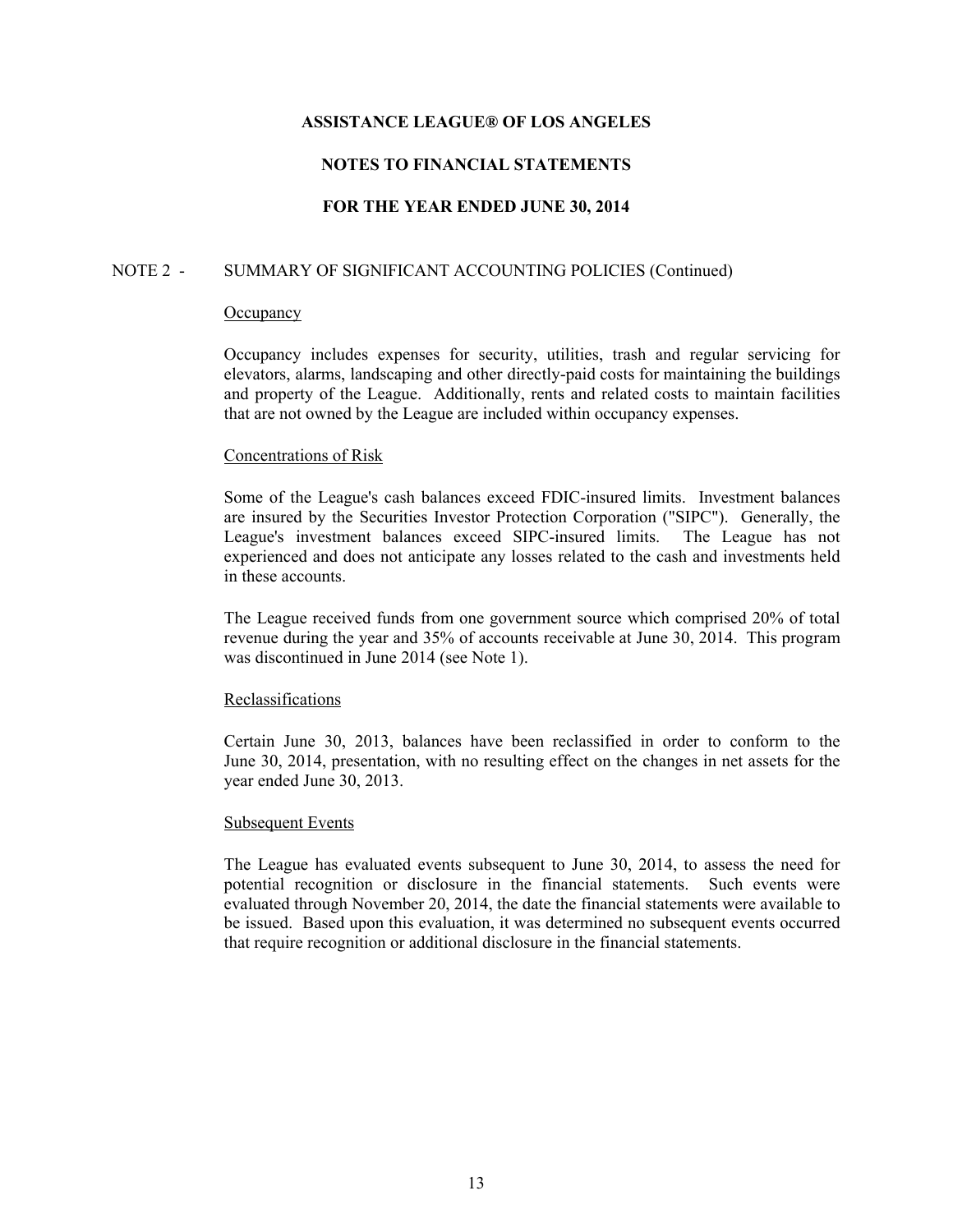# **NOTES TO FINANCIAL STATEMENTS**

### **FOR THE YEAR ENDED JUNE 30, 2014**

#### NOTE 3 - INVESTMENTS

The League reports its operating and endowment investments at fair value among three categories of price inputs available. These categories of inputs are quoted prices in active markets for identical assets (Level 1); significant other observable inputs (Level 2); and significant unobservable inputs (Level 3, of which there were none at June 30, 2014).

Investments consist of the following:

|                       | Level 1     | Level 2 |         | Level 3 |  | Total              |
|-----------------------|-------------|---------|---------|---------|--|--------------------|
| Mutual funds          | \$4,625,371 |         |         | - \$    |  | \$4,625,371        |
| Equities              | 4,222,232   |         |         |         |  | 4,222,232          |
| Corporate bonds       |             |         | 462,735 |         |  | 462,735            |
| Government securities | 248,534     |         | 36,924  |         |  | 285,458            |
| Money market accounts | 169,227     |         |         |         |  | 169,227            |
| Total                 | \$9,265,364 |         | 499,659 |         |  | <u>\$9,765,023</u> |

Activity in the investments during the year was as follows:

| Balance, beginning of year                                | \$<br>7,057,501 |
|-----------------------------------------------------------|-----------------|
| Purchases of investments and reinvestment of earnings     | 8,214,701       |
| Proceeds from sales of investments                        | (6,417,085)     |
| Realized gains on sales of investments                    | 328,327         |
| Unrealized gains on investments                           | 635,679         |
| Investment management fees                                | (54,100)        |
| Balance, end of year                                      | 9,765,023       |
| At June 30, 2014, investments are categorized as follows: |                 |
| Operating                                                 | \$<br>2,502,420 |
| Endowment (see Note 6)                                    | 7,262,603       |
|                                                           | 9.765.023       |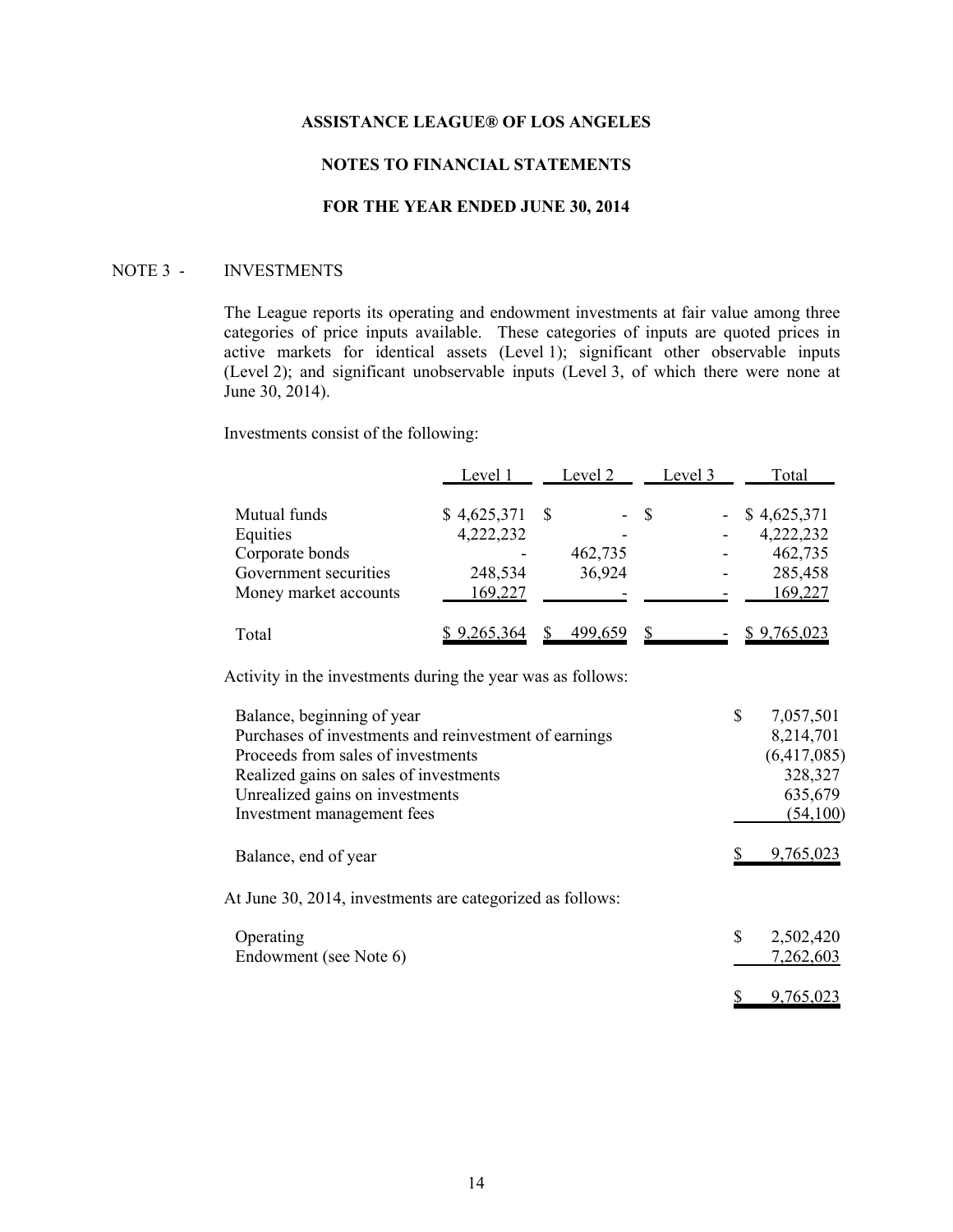# **NOTES TO FINANCIAL STATEMENTS**

# **FOR THE YEAR ENDED JUNE 30, 2014**

#### NOTE 4 - PROPERTY AND EQUIPMENT

#### Property and equipment consist of the following:

|                                              |    | In Use      | Held-for-Sale |             |     | Total       |
|----------------------------------------------|----|-------------|---------------|-------------|-----|-------------|
| Land                                         | \$ | 498,746     | - \$          | 875,754     | \$. | 1,374,500   |
| Land improvements                            |    | 18,410      |               | 35,463      |     | 53,873      |
| Buildings and improvements                   |    | 1,920,777   |               | 7,929,903   |     | 9,850,680   |
| Leasehold improvements                       |    | 431,644     |               |             |     | 431,644     |
| Furniture and fixtures                       |    | 1,021,930   |               | 319,695     |     | 1,341,625   |
| Computer equipment                           |    | 394,110     |               |             |     | 394,110     |
| Vehicles                                     |    | 156,515     |               |             |     | 156,515     |
| Office and other equipment                   |    | 73,650      |               | 37,028      |     | 110,678     |
|                                              |    | 4,515,782   |               | 9,197,843   |     | 13,713,625  |
| Accumulated depreciation<br>and amortization |    | (3,148,058) |               | (3,850,098) |     | (6,998,156) |
|                                              |    |             |               |             |     |             |
|                                              |    | 1,367,724   |               | 5,347,745   |     | 6,715,469   |

Effective August 2013 and March 2014, the Board agreed the following properties in Los Angeles would be offered for sale: 5517, 5523, 5527 and 5533 Fernwood Avenue; 5620 and 5622 De Longpre Avenue; and 1370 North St. Andrews Place. The League has retained a commercial real estate broker to facilitate the sale. Accordingly, the net book value of these assets as of June 30, 2014, has been presented as property and equipment held-for-sale in the accompanying statement of financial position.

# NOTE 5 - ASSET RETIREMENT OBLIGATION

The League has estimated the fair value of the cost to provide asbestos remediation to be \$334,715 as of June 30, 2014, and it is included within accounts payable and accrued liabilities within the accompanying statement of financial position. Accretion expense totaled \$11,786 for the year.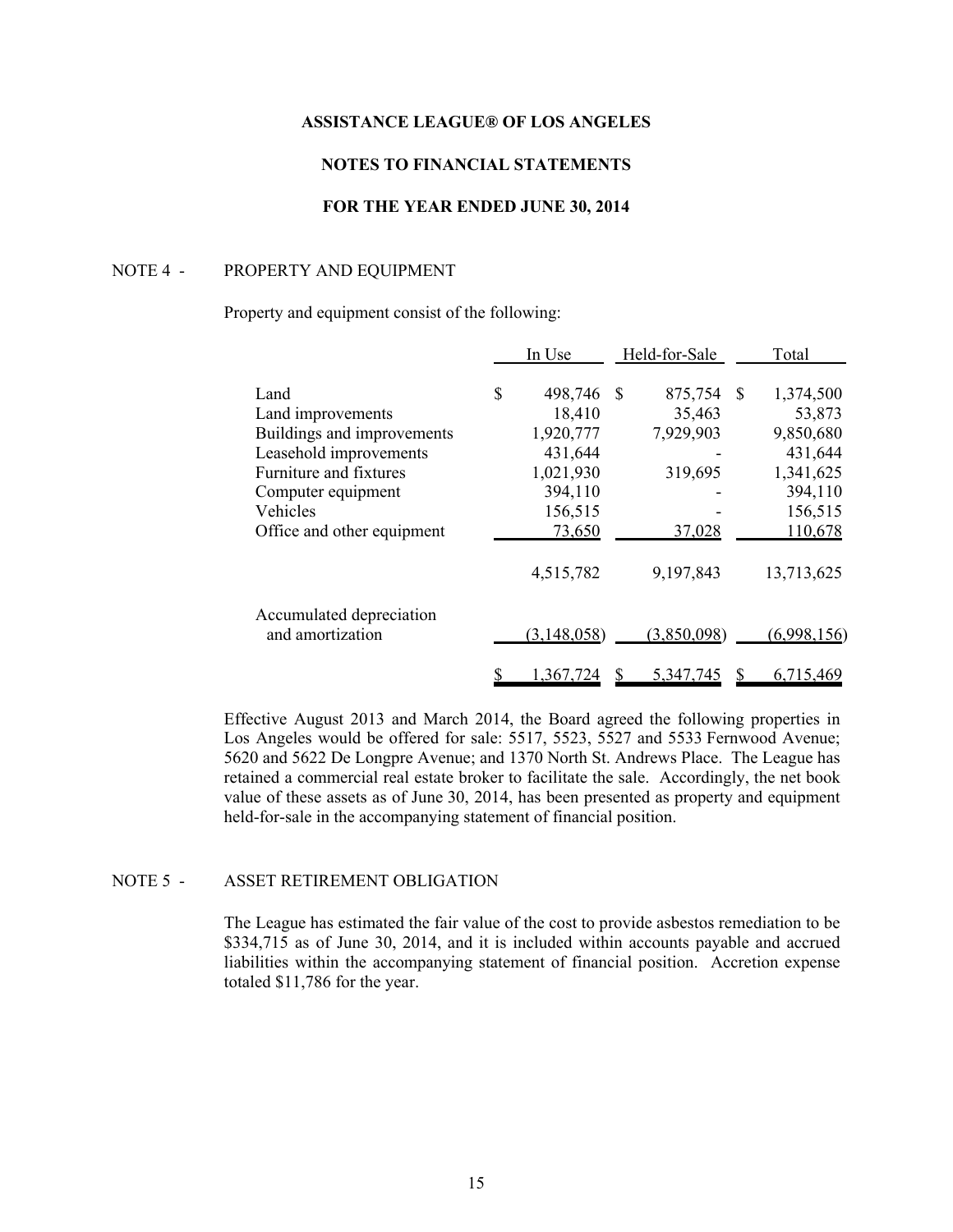### **NOTES TO FINANCIAL STATEMENTS**

# **FOR THE YEAR ENDED JUNE 30, 2014**

#### NOTE 6 - ENDOWMENTS

The League endowments and quasi-endowments consist of pooled funds established for the purposes as described below. The Board has interpreted the California Uniform Prudent Management of Institutional Funds Act ("Cal UPMIFA") as requiring the preservation of the fair value of donor-restricted endowment funds. Donor-restricted endowment funds not classified as permanently restricted are classified as temporarily restricted net assets until those amounts are appropriated for expenditure in a manner consistent with donor intentions and the standard of prudence prescribed by Cal UPMIFA.

In accordance with Cal UPMIFA, the League considers the following factors in making a determination to appropriate or accumulate donor-restricted endowment funds:

- (1) The duration and preservation of the fund
- (2) The purposes of the League and the donor-restricted endowment fund
- (3) General economic conditions
- (4) The possible effect of inflation and deflation
- (5) The expected total return from income and the appreciation of investments
- (6) Other resources of the League
- (7) The investment policies of the League.

### Return Objectives and Risk Parameters

The League has adopted investment and spending policies for endowment assets to provide for growth and income for its endowment assets. This is a balanced approach that seeks long-term growth in capital along with significant current income that will earn returns in excess of a passive set of market indices representative of the invested portfolio's asset allocation. Endowment assets include those assets of donor-restricted funds classified as permanently and temporarily restricted net assets as well as Boarddesignated funds. Under the investment policy, endowment assets are invested to return 6% on a compound annual return basis after the deduction of management fees and annualized over three five-year rolling time periods and a full market cycle. Actual returns in any given year may vary from this amount.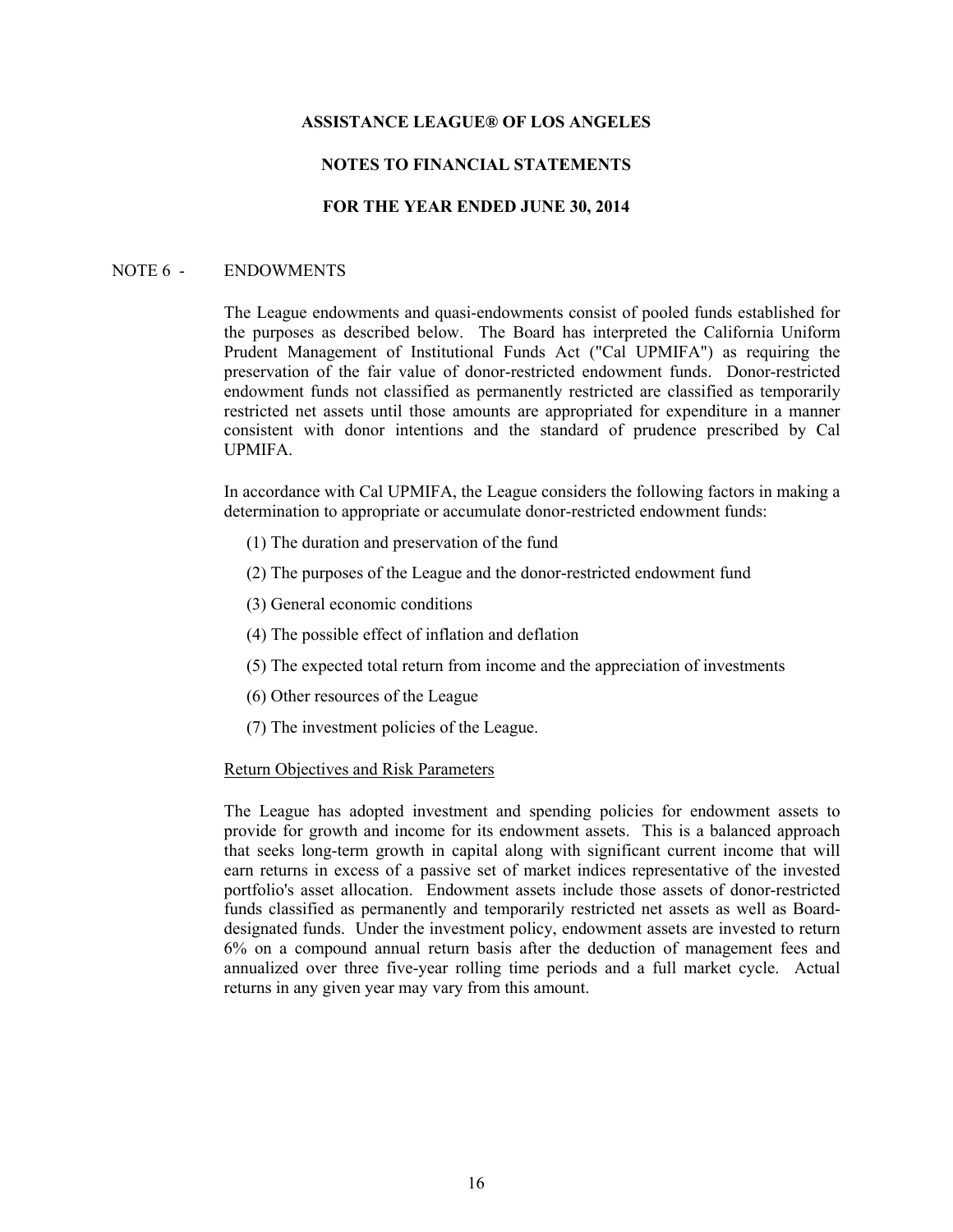# **NOTES TO FINANCIAL STATEMENTS**

# **FOR THE YEAR ENDED JUNE 30, 2014**

### NOTE 6 - ENDOWMENTS (Continued)

#### Strategies Employed for Achieving Objectives

To satisfy its long-term rate-of-return objectives, the League relies on diversification through asset allocation with the targets for invested assets as follows: equities 45%, fixed income 45%, and commodities and other investments 10%. Management, members of the Finance Committee, and the League investment advisors meet regularly to ensure the strategies and investment performance are appropriate for the League.

#### Spending Policy and How Investment Objectives Relate to Spending Policy

The League's spending policy provides for a distribution of 3.6% annually, calculated over twelve trailing quarters. By special resolution, any amount of the Board-designated endowment may be withdrawn for any purpose consistent with the mission of the League, and any amount of temporarily restricted term endowments may be appropriated for expenditure in accordance with the donors' specific instructions. During the year ended June 30, 2014, \$426,717 was distributed from the unrestricted Board-designated endowment and \$212,357 from the temporarily restricted term endowment.

#### Endowment Net Asset Composition by Type of Fund

Endowment net assets are classified as follows:

|                              |    | Unrestricted         | Donor-Restricted |           |    |                           |    |                           |  |  |       |
|------------------------------|----|----------------------|------------------|-----------|----|---------------------------|----|---------------------------|--|--|-------|
|                              |    | Board-<br>Designated |                  |           |    | Temporarily<br>Restricted |    | Permanently<br>Restricted |  |  | Total |
|                              |    |                      |                  |           |    |                           |    |                           |  |  |       |
| <b>Operation School Bell</b> | \$ | 61,980               | S                | 436,439   | \$ | 60,000                    | \$ | 558,419                   |  |  |       |
| Theatre for Children         |    | 53,206               |                  | 790,762   |    | 734,587                   |    | 1,578,555                 |  |  |       |
| Foster Children's            |    |                      |                  |           |    |                           |    |                           |  |  |       |
| <b>Resource Center</b>       |    |                      |                  | 78,274    |    | 811,433                   |    | 889,707                   |  |  |       |
| Children's Services          |    |                      |                  | 151,081   |    | 549,628                   |    | 700,709                   |  |  |       |
| <b>Senior Services</b>       |    |                      |                  | 26,657    |    | 100,000                   |    | 126,657                   |  |  |       |
| General Endowment            |    | 3,375,080            |                  | 6,034     |    | 27,442                    |    | 3,408,556                 |  |  |       |
|                              |    | \$3,490,266          |                  | 1,489,247 |    | \$2,283,090               |    | \$7,262,603               |  |  |       |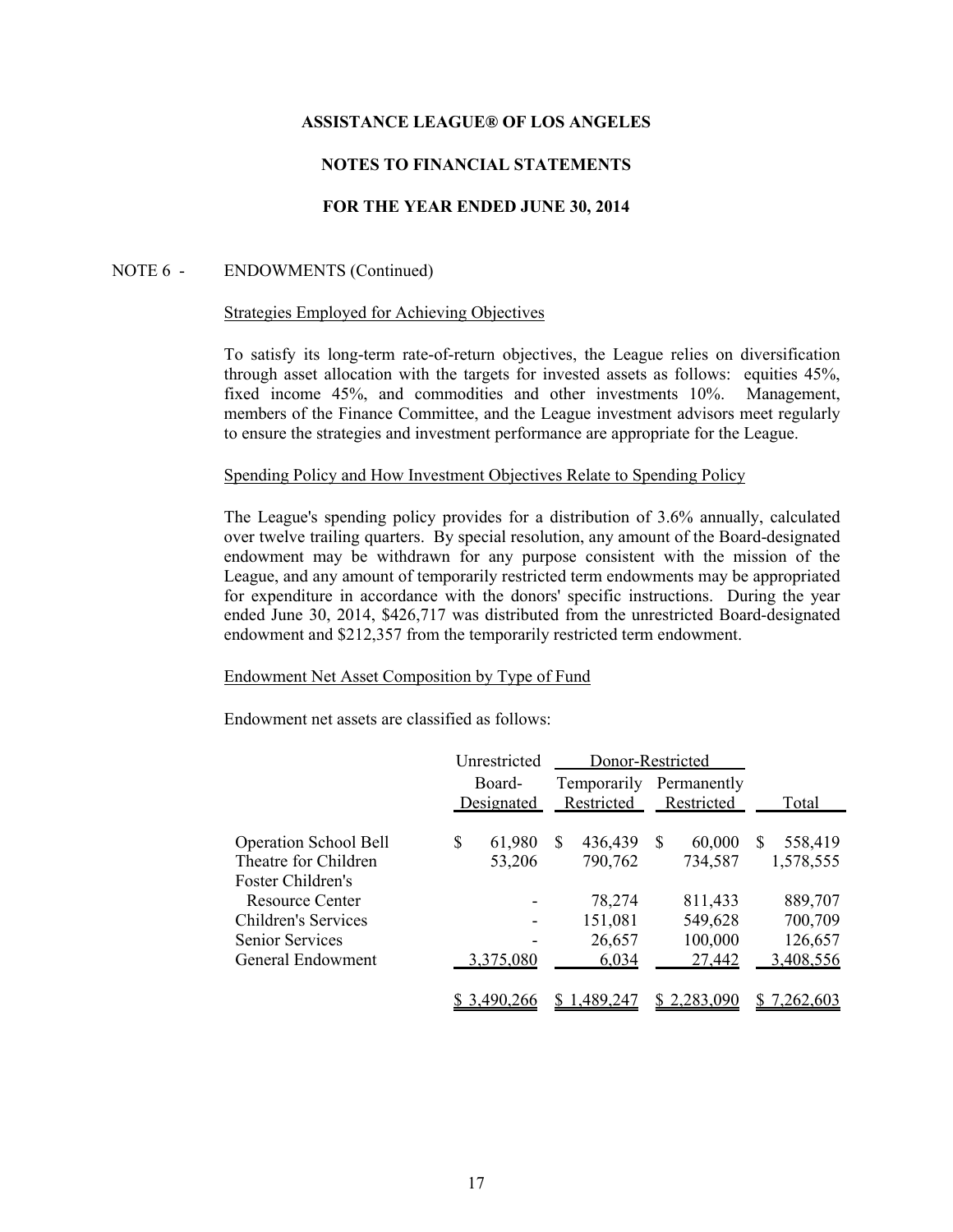# **NOTES TO FINANCIAL STATEMENTS**

# **FOR THE YEAR ENDED JUNE 30, 2014**

#### NOTE 6 - ENDOWMENTS (Continued)

## Changes in Endowment Net Assets During the Year

Activity in the endowments during the year, including a donor-authorized release of permanently restricted net assets totaling \$188,567, was as follows:

|                                                               |    | Unrestricted<br>Board-<br>Designated |     | Temporarily<br>Restricted |        | Permanently<br>Restricted |              | Total            |  |
|---------------------------------------------------------------|----|--------------------------------------|-----|---------------------------|--------|---------------------------|--------------|------------------|--|
| Balance, June 30, 2013                                        | S. | 3,245,010                            | \$. | 1.340.834                 | S      | 2,471,657                 | <sup>S</sup> | 7,057,501        |  |
| Contributions<br>Investment earnings, net<br>Appropriated for |    | 671,973                              |     | 825<br>359,945            |        |                           |              | 825<br>1,031,918 |  |
| expenditure and<br>distributed                                |    | (426.717)                            |     | (212.357)                 |        | (188,567)                 |              | (827, 641)       |  |
| Balance, June 30, 2014                                        |    | 3,490,266                            |     | 1,489,247                 | $\ast$ | 2.283.090                 |              | 7,262,603        |  |

\* Included in temporarily restricted net assets at June 30, 2014 are unappropriated earnings on the permanent endowment totaling \$147,588.

# NOTE 7 - NET ASSETS

The League has net assets that fall into one of three categories - unrestricted, temporarily restricted, and permanently restricted. Unrestricted net assets may be designated by the Board for specific purposes, as described below. Temporarily restricted net assets have been designated by donors for specific purposes as described below. Permanently restricted net assets are detailed in Note 6.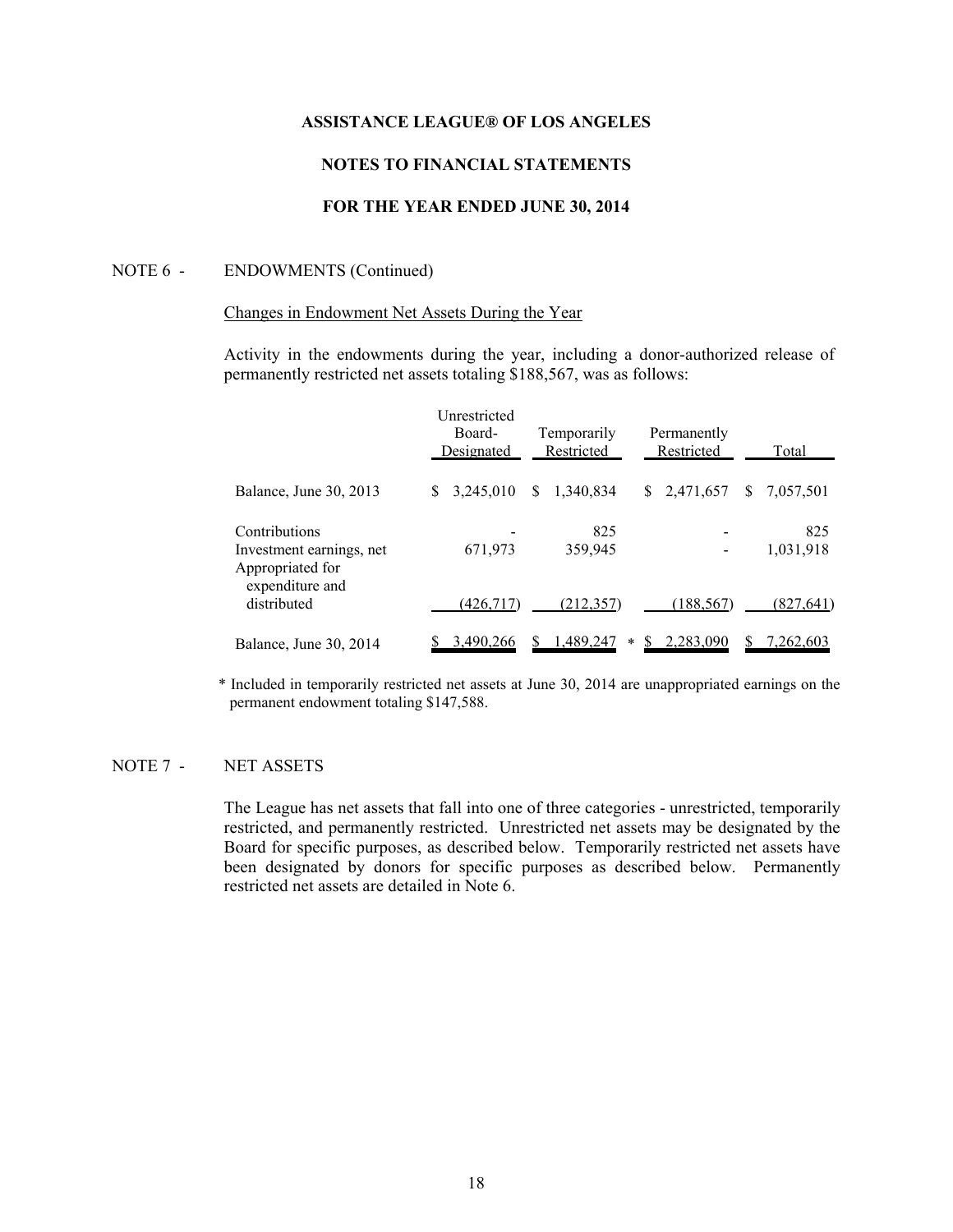# **NOTES TO FINANCIAL STATEMENTS**

# **FOR THE YEAR ENDED JUNE 30, 2014**

# NOTE 7 - NET ASSETS (Continued)

## Unrestricted Board-Designated Net Assets

At June 30, 2014, unrestricted Board-designated net assets are as follows:

| Unrestricted Board-designated endowment (see Note 6) | S | 3,490,266 |
|------------------------------------------------------|---|-----------|
| Theatre for Children                                 |   | 333,970   |
| Pre-School Learning Center                           |   | 289,841   |
| Operation School Bell - inventory                    |   | 211,466   |
| Foster Children's Resource Center - inventory        |   | 44,356    |
| Auxiliary carryover                                  |   | 52,292    |
|                                                      |   | 4.422.191 |

# Temporarily Restricted Net Assets

Activity in temporarily restricted net assets during the year was as follows:

|                                              | Releases<br>Restrictions | Balance,<br>June 30,<br>2014 |             |
|----------------------------------------------|--------------------------|------------------------------|-------------|
|                                              |                          |                              |             |
| Donor-restricted term endowment (see Note 6) | S                        | (212, 357)                   | \$1,489,247 |
| <b>Operation School Bell</b>                 |                          | (361,600)                    | 374,195     |
| Theatre for Children                         |                          | (116, 586)                   | 37,265      |
| Foster Children's Resource Center            |                          | (35,051)                     | 110,874     |
| Hollywood Children's Club                    |                          | (6,706)                      | 23,294      |
| <b>Children's Services</b>                   |                          | (52, 330)                    | 69,265      |
| <b>Family Service Agency</b>                 |                          | (15,000)                     |             |
|                                              |                          | 799.630                      | \$2,104,140 |

# NOTE 8 - CONTRIBUTED GOODS AND RENT

Contributed goods and rent during the year were as follows:

| Rent<br>Assistance to individuals |  | 103,500<br>61,706 |
|-----------------------------------|--|-------------------|
|                                   |  | 165,206           |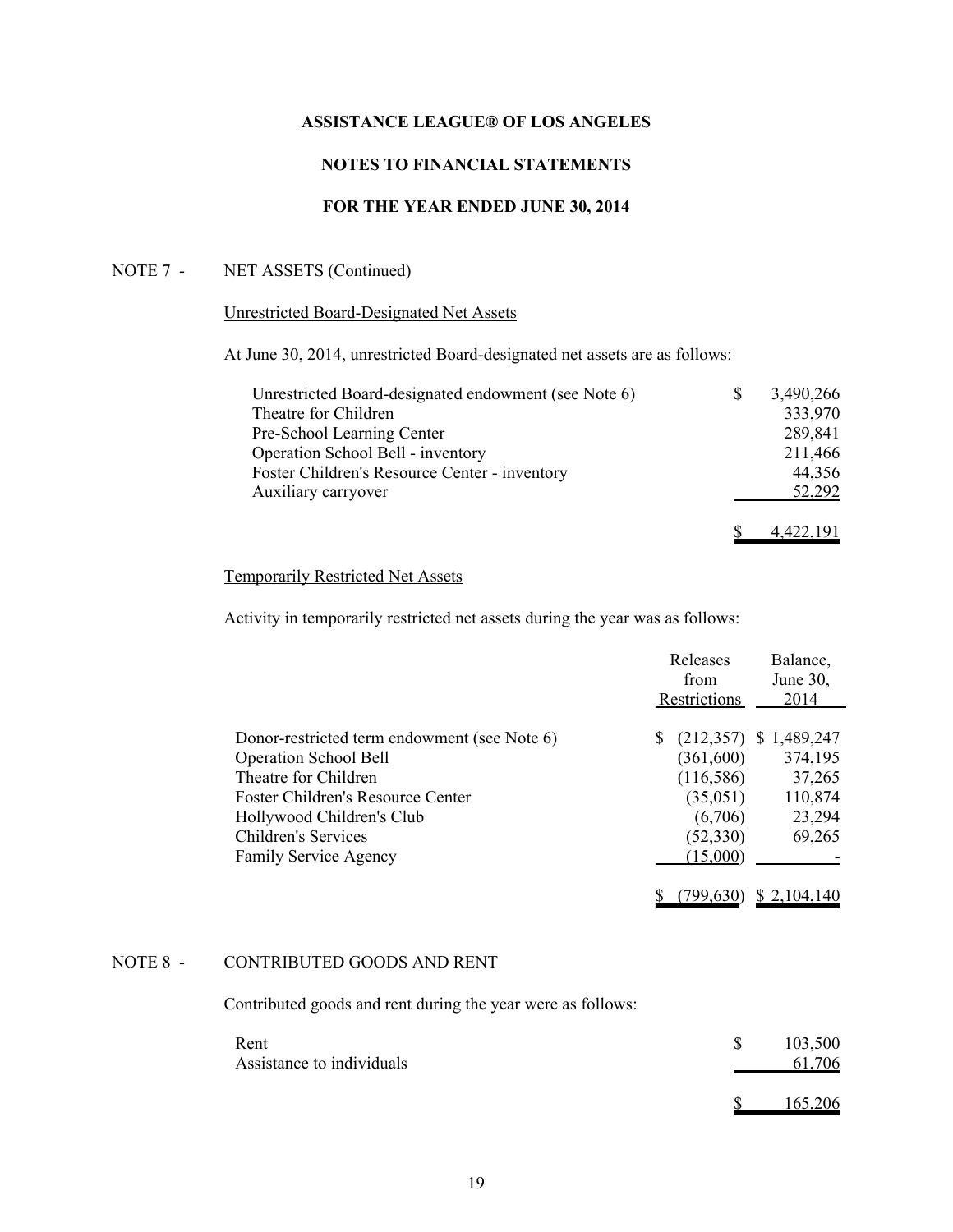## **NOTES TO FINANCIAL STATEMENTS**

# **FOR THE YEAR ENDED JUNE 30, 2014**

### NOTE 9 - COMMITMENTS AND CONTINGENCIES

#### Retirement Plan

The League offers an IRC Section  $401(k)$  plan (the "Plan") to its employees who are at least 21 years old and have completed six months and 500 hours of service. Plan participants are permitted to defer up to 20% of their compensation and the League will match 25% of the first 4% of contributions. Employer contributions vest after six years of service. For the year ended June 30, 2014, the League contributed \$7,130 as matching contributions.

#### Operating Leases

The League leases certain equipment and facilities under noncancellable operating leases expiring various dates through 2019.

The scheduled minimum lease payments under the lease terms are as follows:

| Year Ending June 30.                                | Facilities |                 |    | <b>Equipment</b>                          | Total        |                                            |  |
|-----------------------------------------------------|------------|-----------------|----|-------------------------------------------|--------------|--------------------------------------------|--|
| 2015<br>2016<br>2017<br>2018<br>2019                | \$         | 10,440<br>2,610 | -S | 9,288<br>7,064<br>5,419<br>3,009<br>2,591 | $\mathbb{S}$ | 19,728<br>9,674<br>5,419<br>3,009<br>2,591 |  |
|                                                     |            | <u>13,050</u>   |    | 27,371                                    |              | 40,421                                     |  |
| Rent expense for the year under<br>operating leases |            | <u>108,506</u>  |    | <u>18,039</u>                             |              | <u>126,545</u>                             |  |

#### Litigation

In the normal course of operations, the League is named as a defendant in lawsuits and is subject to periodic examinations by regulatory agencies. After consultation with legal counsel, management believes any potential claim is covered by insurance and has estimated the League's future liability for its legal fees related to these matters to be up to \$75,000, and has included this amount in accounts payable and accrued liabilities on the accompanying statement of financial position. The retention on the League's Directors and Officers insurance policy is \$75,000.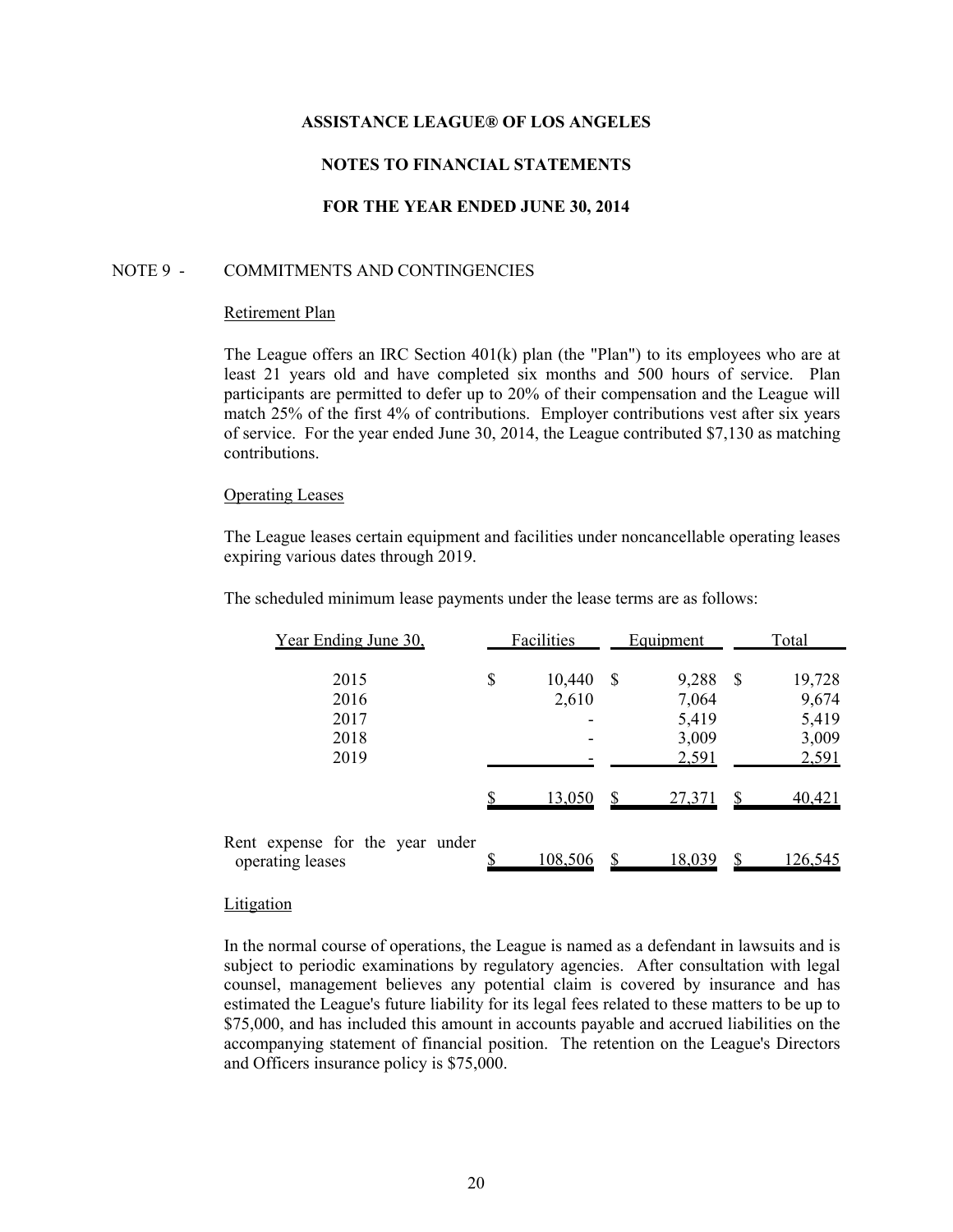# **NOTES TO FINANCIAL STATEMENTS**

# **FOR THE YEAR ENDED JUNE 30, 2014**

### NOTE 9 - COMMITMENTS AND CONTINGENCIES (Continued)

## Government Grants

Certain programs of the League receive funding and support from local, state or federal governments. Accordingly, these programs are subject to audit that could result in adjustments. Management believes that liabilities, if any, resulting from any such audits will not have a material effect on the financial statements.

### NOTE 10 - FUNDRAISING INCOME

The chapter conducts various fundraising events and activities to help fund current operations. The revenue and related expenses from such events and activities for the years ending June 30, 2014, are as follows:

| Event/ Activity              | Revenue       |               | Cost of<br>Merchandise<br>Sold |               | Cost of Direct<br>Benefits to<br>Attendees |   | Other Costs |   | Net Revenue |
|------------------------------|---------------|---------------|--------------------------------|---------------|--------------------------------------------|---|-------------|---|-------------|
| Operation School Bell Patron |               |               |                                |               |                                            |   |             |   |             |
| Campaign and Casino          |               |               |                                |               |                                            |   |             |   |             |
| Night                        | \$<br>123,919 | <sup>\$</sup> |                                | <sup>\$</sup> | 6,500                                      | S | 3,515       | S | 113,904     |
| Operation School Bell Spring |               |               |                                |               |                                            |   |             |   |             |
| Affaire                      | 116,828       |               | 1,685                          |               | 27,664                                     |   | 4,221       |   | 83,258      |
| NOP Patron Campaign          | 67,674        |               |                                |               | 66                                         |   | 1,297       |   | 66,311      |
| Hilltoppers Dress A Child    |               |               |                                |               |                                            |   |             |   |             |
| Campaign                     | 54,085        |               |                                |               |                                            |   | 902         |   | 53,183      |
| Founders' Day                | 40,269        |               |                                |               | 6,280                                      |   | 3,873       |   | 30,116      |
| Mannequins Patron            |               |               |                                |               |                                            |   |             |   |             |
| Campaign                     | 21,070        |               |                                |               |                                            |   | 1,191       |   | 19,879      |
| College Alumnae Association  |               |               |                                |               |                                            |   |             |   |             |
| Champagne Luncheon           | 18,488        |               | 252                            |               | 4,224                                      |   | 544         |   | 13,468      |
| Assisteens Medallion and     |               |               |                                |               |                                            |   |             |   |             |
| <b>Fashion Show</b>          | 20,088        |               | 1,380                          |               | 6,255                                      |   | 1,153       |   | 11,300      |
| Pre-School Auxiliary Polo    |               |               |                                |               |                                            |   |             |   |             |
| Day & Patron Campaign        | 29,665        |               |                                |               | 11,188                                     |   | 3,336       |   | 15,141      |
| Pre-School Auxiliary and     |               |               |                                |               |                                            |   |             |   |             |
| Bookworms Santa Anita        |               |               |                                |               |                                            |   |             |   |             |
| Race Day                     | 6,208         |               |                                |               | 1,470                                      |   | 515         |   | 4,223       |
|                              | \$<br>498,294 | S             | 3,317                          | S             | 63,647                                     | S | 20,547      | S | 410,783     |

Contributions totaling \$265,504 are included with event revenue.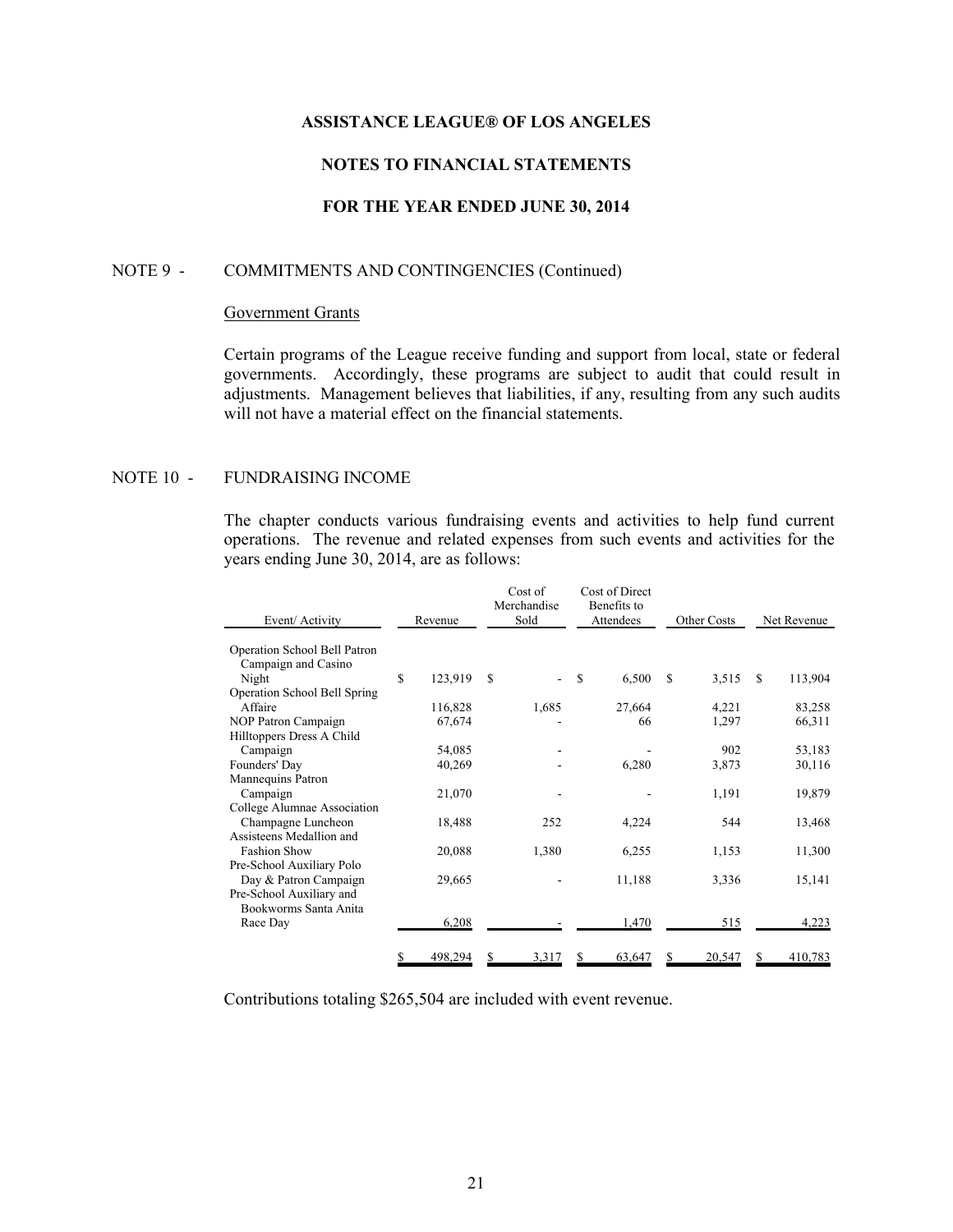# **NOTES TO FINANCIAL STATEMENTS**

# **FOR THE YEAR ENDED JUNE 30, 2014**

### NOTE 11 - DISCONTINUED PROGRAM

During the year the Board of Directors voted to cease operations of the Family Service Agency as of June 30, 2014, due to funding reductions. Revenue and expenses for the year for this program are segregated from continuing operations on the statement of activities in conformity with U.S. GAAP. The supplemental schedule of continuing and discontinued revenue and expenses on page 25 combines revenue and expenses from both continuing operations and the discontinued program for purposes of additional analysis. Management estimates no material future costs will be incurred subsequent to June 30, 2014, related to this discontinued program.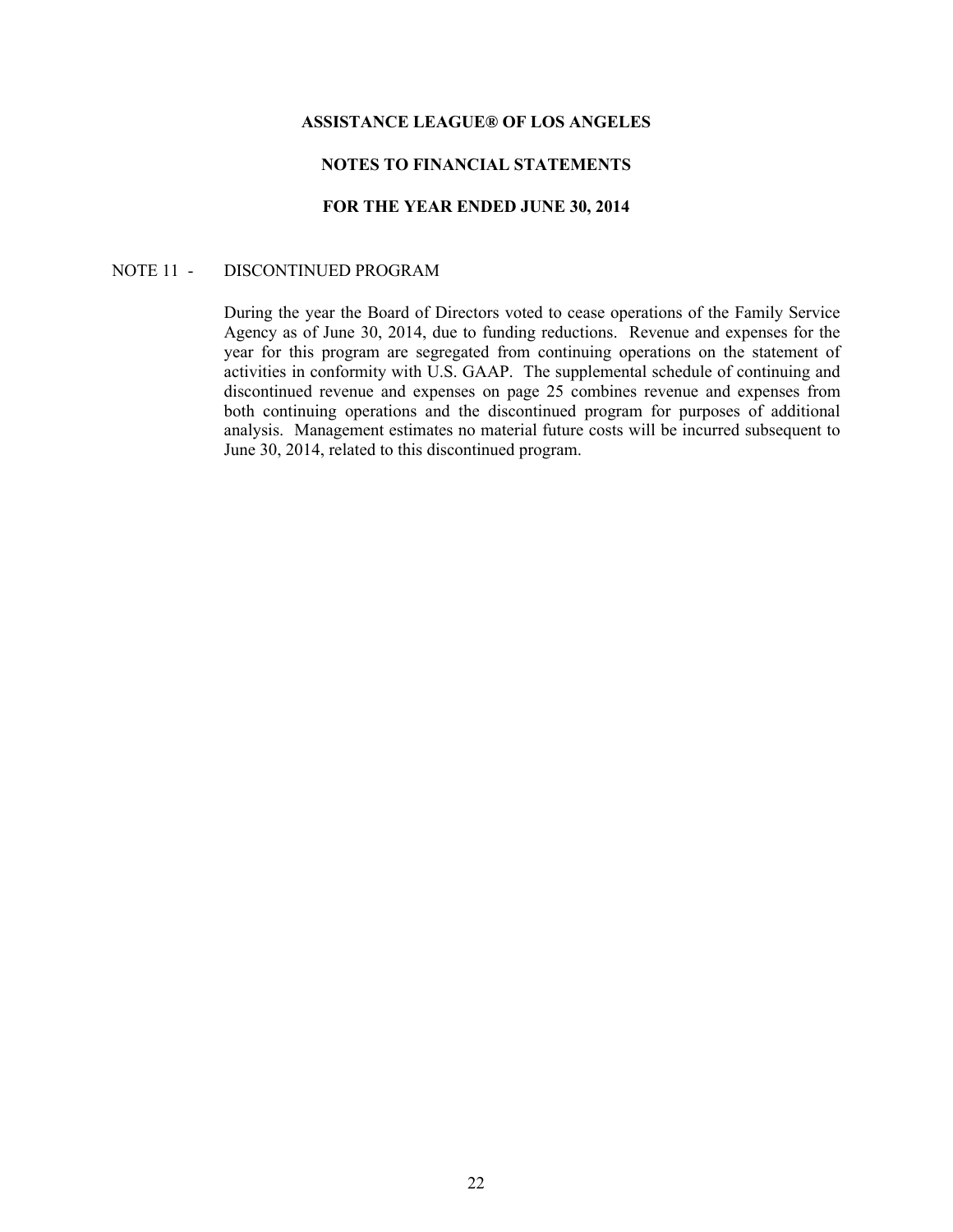# **SUPPLEMENTAL SCHEDULE OF CONTINUING AND DISCONTINUED REVENUE AND EXPENSES**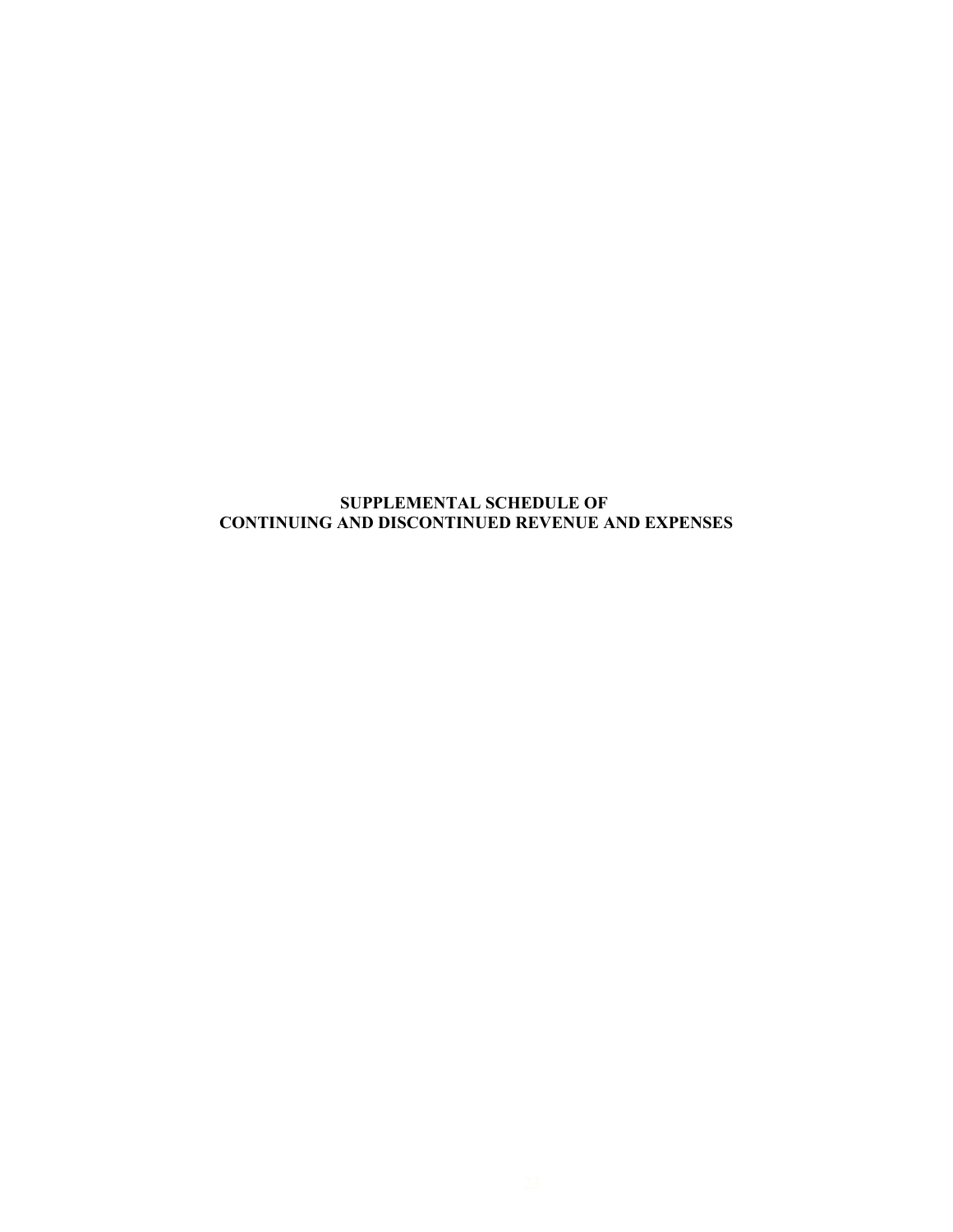

### INDEPENDENT AUDITORS' REPORT ON SUPPLEMENTAL SCHEDULE OF CONTINUING AND DISCONTINUED REVENUE AND EXPENSES

To the Audit Committee **ASSISTANCE LEAGUE® OF LOS ANGELES** Los Angeles, California

We have audited the financial statements of Assistance League® of Los Angeles as of and for the year ended June 30, 2014, and have issued our report thereon dated November 20, 2014, which contained an unmodified opinion on those financial statements. Our audit was performed for the purpose of forming an opinion on the financial statements as a whole.

The supplemental schedule of continuing and discontinued revenue and expenses is presented for the purposes of additional analysis and is not a required part of the financial statements. Such information is the responsibility of management and was derived from and relates directly to the underlying accounting and other records used to prepare the financial statements. The information has been subjected to the auditing procedures applied in the audit of the financial statements and certain additional procedures, including comparing and reconciling such information directly to the underlying accounting and other records used to prepare the financial statements or to the financial statements themselves, and other additional procedures in accordance with U.S. GAAS. In our opinion, the information is fairly stated in all material respects in relation to the financial statements as a whole.



November 20, 2014